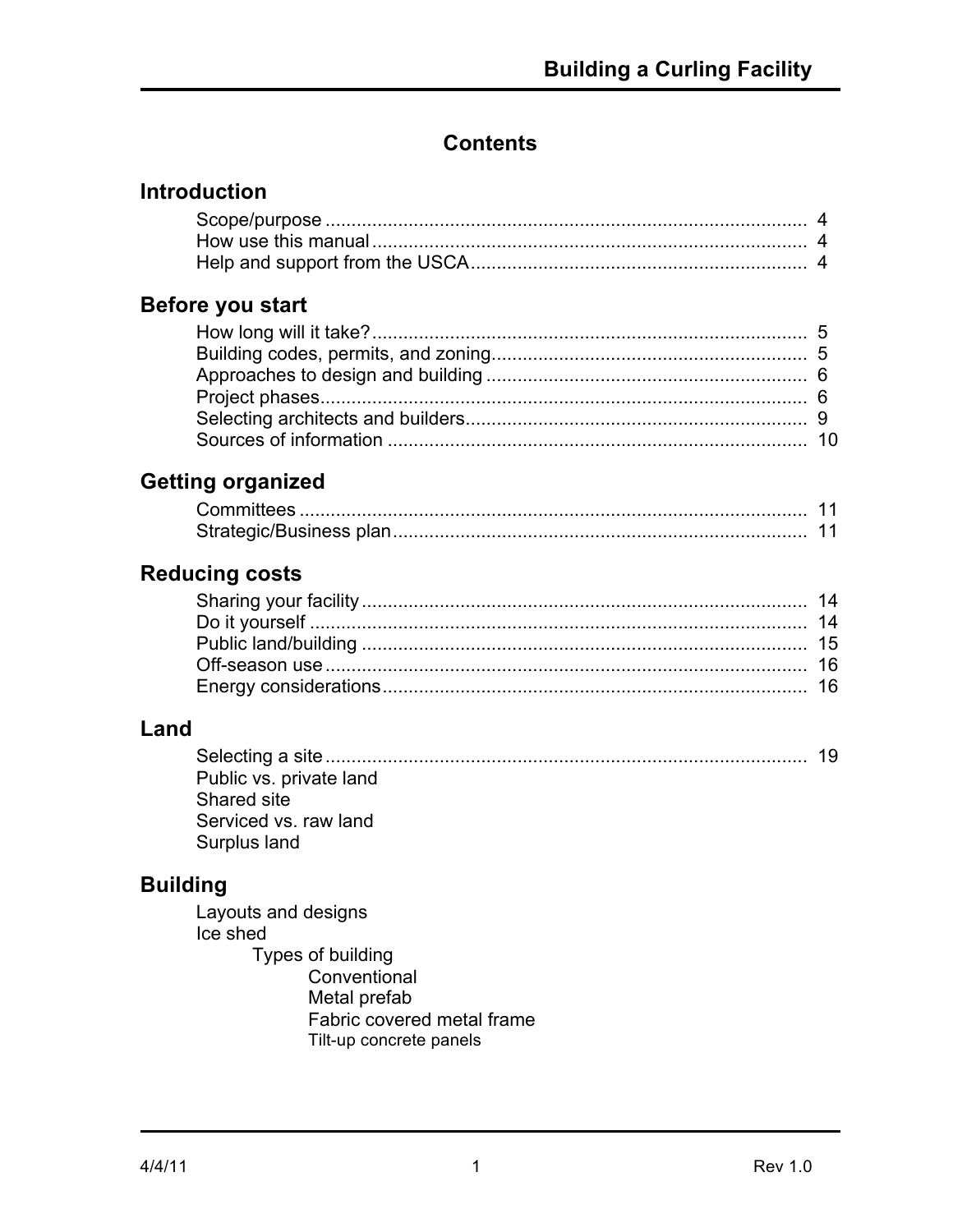Footings Floor—Sand vs. Concrete Storage Insulation **Dehumidification** Lighting **Mechanical** Comparative costs Quality construction Ice making equipment **Refrigeration** Ice mats Ice maintenance equipment Water supply Curling equipment Stones Scoreboards, hacks, etc. Warm room Furnishings Kitchen **Bar** Washrooms Changing rooms Heating and ventilation Electrical service Parking

### **Financing your club**

Raising money Bonds/shares **Solicitations Sponsors** Public grants Financing **Mortgages** 

### **Operating your club**

**Organization Finances** Expenses Taxes **Utilities Maintenance** Mortgage **Insurance Other**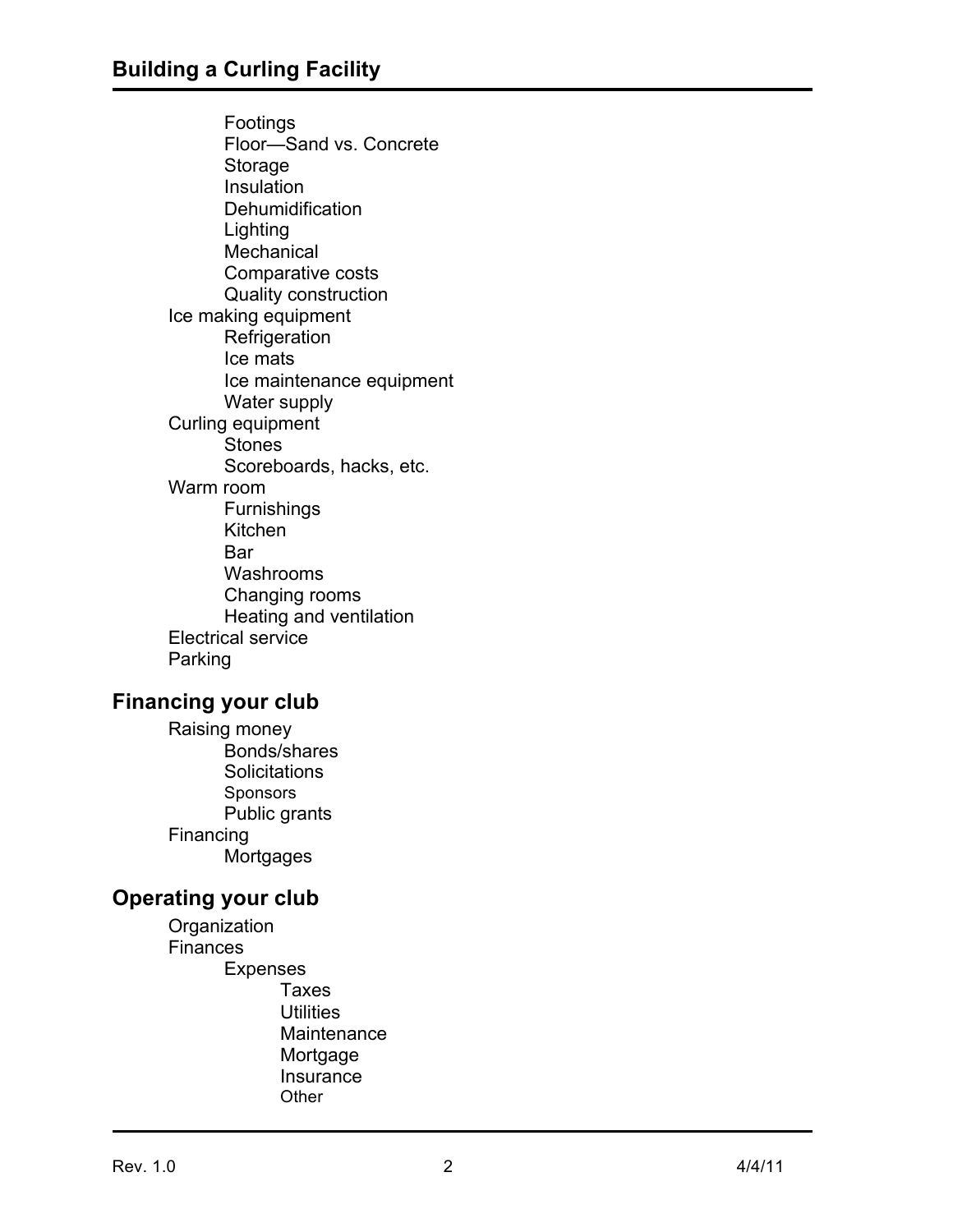### Income

Dues Bar Bonspiel Off-season **Other** 

Leagues Ice making Bonspiels Marketing

## **Worksheets/Checklist**

- A. Potential membership
- B. Estimating capital available
- C. Determining size of club
- D. Estimating building costs
- E. Estimating permissible debt load
- F. Factors to consider

## **Suppliers**

**Refrigeration** Ice equipment Dehumidifiers Stones Curling suppliers Building Systems

## **Acknowledgments**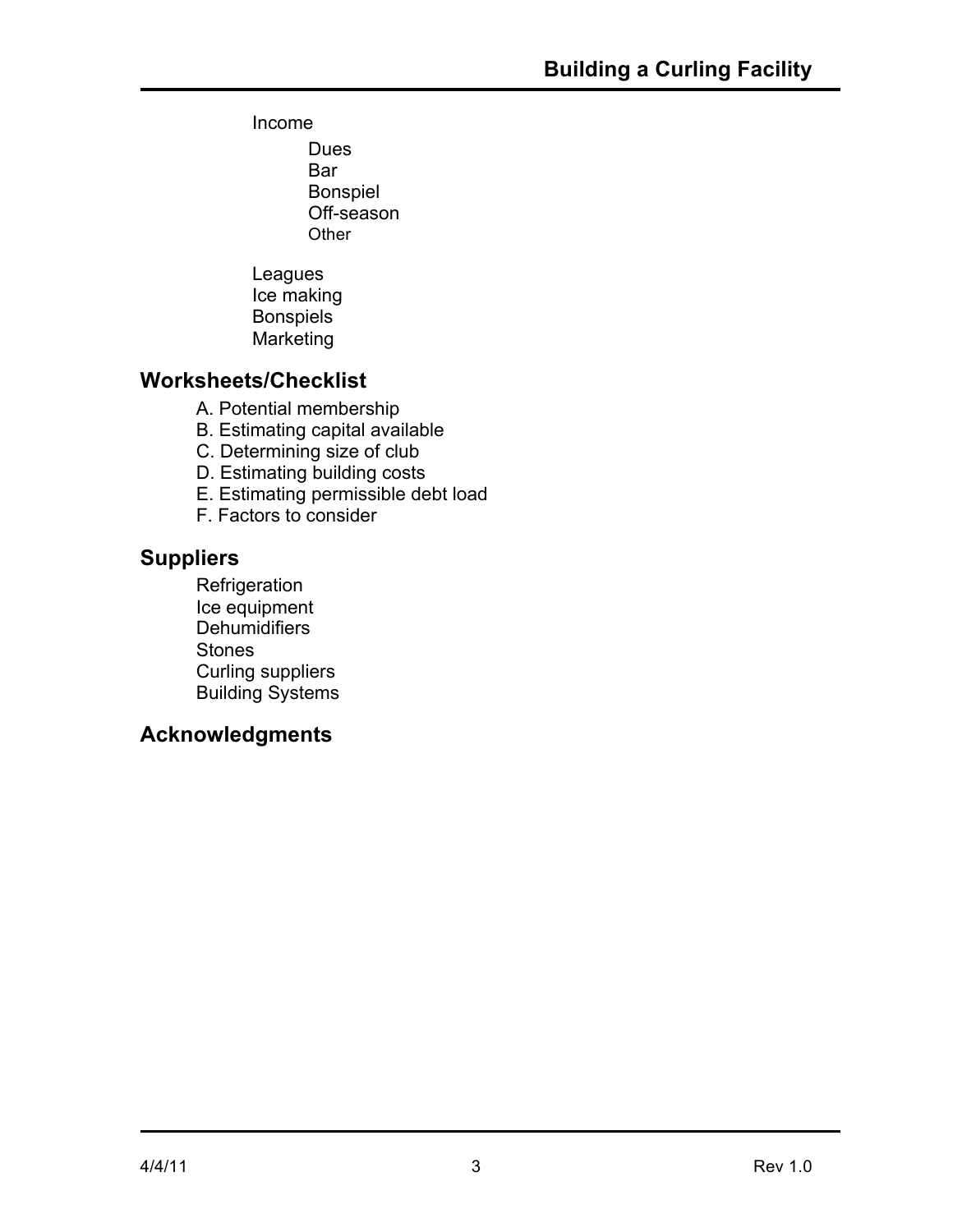## **Introduction**

#### *Scope and purpose (JPM)*

Most new curling clubs begin by renting skating ice on a once-a-week basis. They face a number of obstacles to growth such as high cost, scheduling problems, and poor ice quality. Curlers in these clubs dream of the day they will have their own facility with all the advantages it will bring. A dedicated curling facility is a "must" if a club is to thrive and grow.

Unfortunately, the transition from rented ice to even a basic, two-sheet facility of their own is a difficult one for a small club with 50 or so members. The high cost of building, regulations, and the difficulty of finding a suitable site are a few of the major problems facing builders today. A stand-alone curling facility operated only five months of the year is almost impossible economically.

With Olympic status has come an increased interest in curling. The United States Curling Association has recognized the need to grow the sport of curling and thus the need to build more curling facilities. This manual was prepared to assist clubs considering making the transition from rented ice to a dedicated curling facility.

#### *How use this manual (JPM)*

This manual in intended as a guide rather than a detailed, explicit "how to" book. We have tried to make it as complete as possible by covering all the questions usually faced by a club planning to build a facility. We have also tried to be as specific as possible without including information likely to be quickly outdated.

Each of the following seven major sections covers a single aspect of building and operating a curling facility. Also included is a set of six worksheets designed to help a club decide important questions concerning building. These worksheets can be completed with the help of the material in the seven sections. It is recommended that the reader review all sections before completing the worksheets.

#### *Help and support from the USCA (JPM)*

The USCA has a wide variety of programs, publications, and services to help clubs with all aspects of club operation. These include help with building membership, marketing, ice making, instruction and training, youth curling, and college curling. In addition, the USCA has a group of consultants who can advise clubs on matters related to building a facility.

For more information on programs and services contact: Member Services Coordinator United States Curling Association 1100 CenterPoint Drive, Box 866 Stevens point, WI 54481 Tel: (715) 344-1199 or 1-(800) CURLERS Fax: (715) 344-2279 E-mail: usacurl@coredcs.com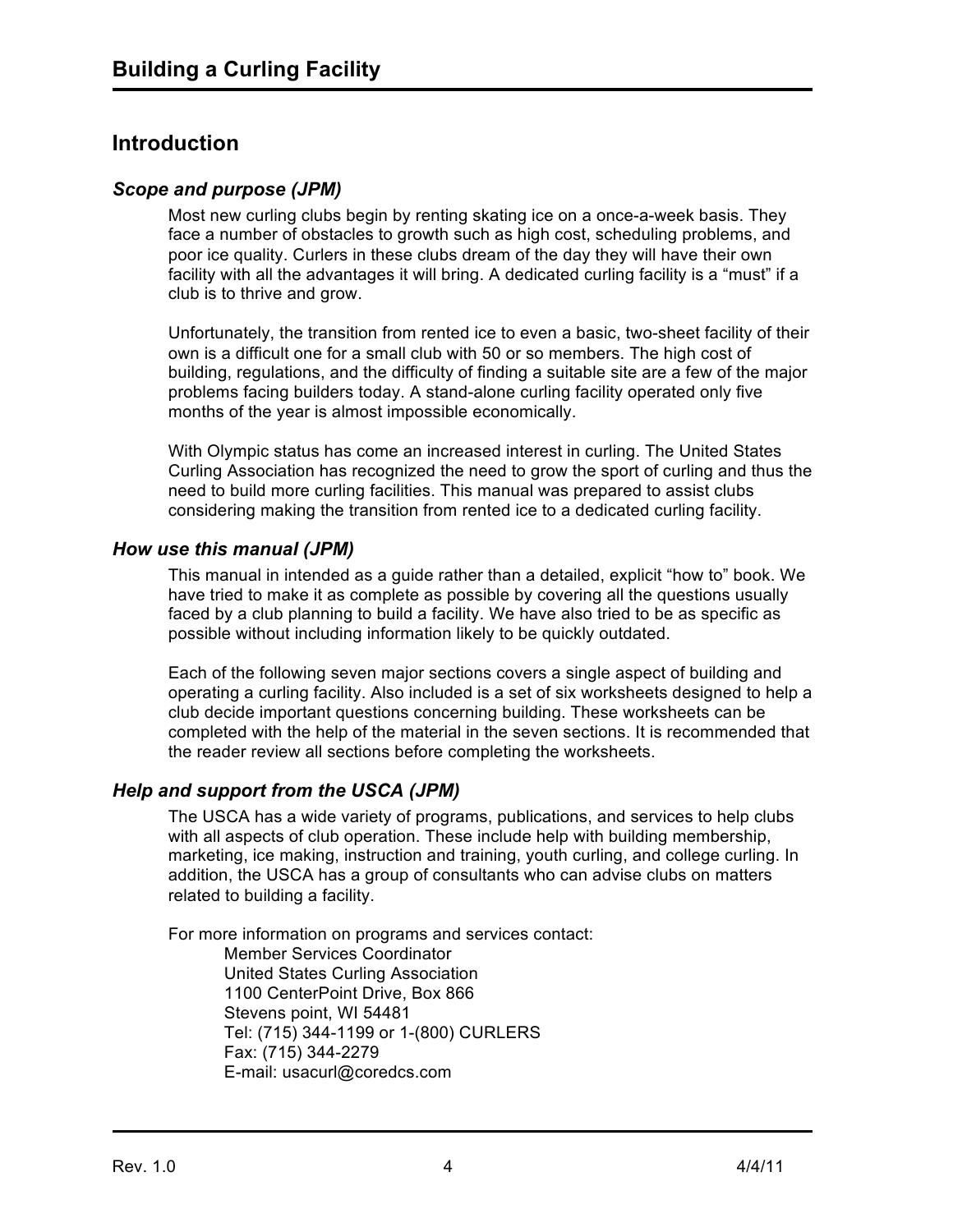# **Before you start**

### *How long will it take? (JD)*

It is very important that a club undertaking the building of a curling facility have a realistic expectation about how long the project will take. There is no simple answer to this question because each club faces a unique set of circumstances that can significantly affect the time required. Obviously, a club that is building a replacement facility will likely take much less time than a club that is building a new facility from scratch. However, based on the experiences of clubs that have built in recent years, it is safe to say that the project will take a minimum of two years. The important point to realize is that a well-thought-out plan will help greatly in reducing the length of the project. The purpose of this manual is to help you create, as quickly as possible, a plan tailored to the needs of your club by providing you with ideas, support, and reliable sources of information. Planning a building project is discussed in more detail under Strategic/Business Plan in the next section.

## *Building codes, permits, and zoning (JD)*

**Construction Codes and Permits:** A curling facility, even if privately owned, is considered as occupied by the public for fire code and safety purposes. Conformance with local building codes is mandatory. Depending on the area of the country, a model building code such as the Uniform Building Code, the Building Officials & Code Administrators National Code, or the National Fire Prevention Association, will apply. You should confirm with your designer and builder which code(s) applies. Construction permits will typically be submitted through your local Construction Department and Fire Marshall's offices.

**ADA Compliance:** The Americans with Disabilities Act is a Civil Law covering accommodation of people with disabilities. This legislation is intended to provide fair access to your facility, without use of a "back door" or segregation, to persons who are disabled, such as, non-ambulatory, confined to a wheelchair, blind, deaf, elderly, arthritic, or mentally deficient. Your facility must conform to this law because of use by the general public, employees, and membership. All compliance interpretations should be verified with your local ADA committee (typically through the Building Permit Department).

**Zoning:** The land use allowed in your community should list "Recreational" and/or "Business" use for your zone. Some jurisdictions may require a "Special Exception" approval because of club/business type functions if they are not clear that your facility is solely for recreational use. Curling facilities usually fit in the same category as tennis clubs, racquet ball clubs, golf clubs, etc., but classification becomes confusing when zoning officials realize there is a social club as well as a recreational aspect. Liquor license and food service complications should be addressed early with these municipal officials.

## *Approaches to design and building*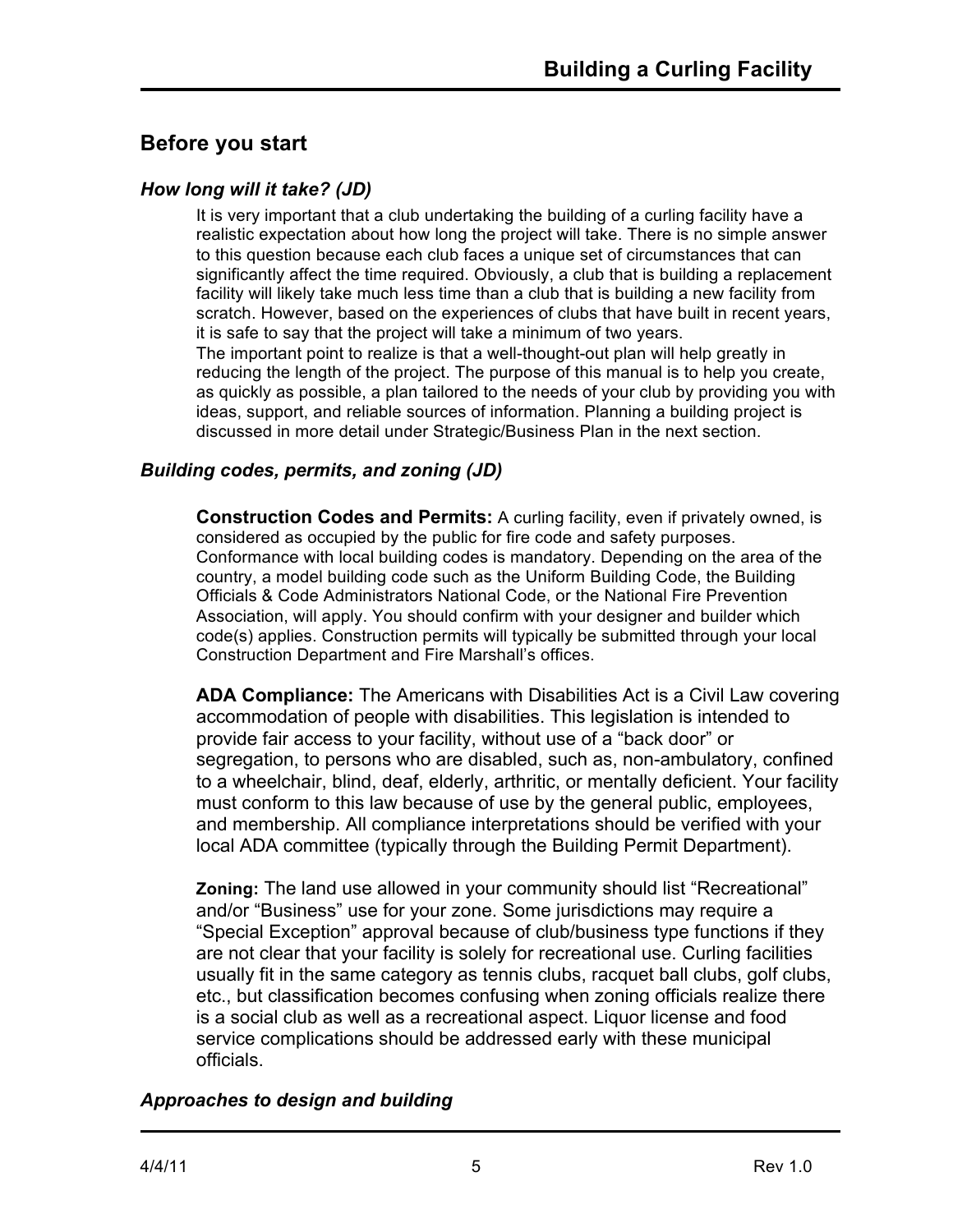Your club can choose between two basic approaches to designing and building a curling facility: design-bid-build and design-build/turnkey. Both methods have advantages and disadvantages, and you should choose the one that better suits your needs.

**Design-bid-build:** In this approach, the design and construction are two separate steps. First, you hire a designer (architect) to define the project and prepare a design, construction drawings, and specifications. Second, the design information is given to contractors who bid or negotiate a price for their part of the project based on the specifications and drawings. There are several advantages to this approach. Your Building Committee will be more involved in the process and will make the important decisions. Less up-front money is required because initially you will only be hiring a designer. Fund raising will be easier because you can show people what the project will look like before its built. Completing the design before getting a bid makes quality control easier. Soliciting bids from several contractors on a completed design may result in a lower cost. Using a separate designer means the designer will be your agent and more likely to be your advocate in dealing with a builder. The down side of this approach is that you will not know your cost until the bids are received, and the process usually takes longer.

**Design-build:** In this approach, both the design and construction of your facility are the responsibility of the same entity. Your would hire a contractor or builder who, in turn, would hire all consulting architects and engineers and all the subcontractors who would actually build your facility. The advantages of using this method are that you only have to deal with one contractor, and the process is usually faster than one that requires a separate construction bid. In addition, you will know your cost earlier. The down side is that you will have no independent agent looking after your interests regarding quality and performance. And, since the price is usually agreed upon prior to building, there may be disputes about what was included in the price. Also, you may have little flexibility if you want to change the design after the contract is signed.

## *Project phases*

Regardless of which approach to building your club takes, there will be several distinct phases in your project. Each of these phases is discussed below.

**Planning:** The planning phase, as the name implies, involves identification and documentation of all the building issues your club will need to consider, evaluate, and make decisions on. During this period, you will identify the building site and define what the building needs to provide in terms of space. You will also identify and define the look and feel of your new club. In this early phase, it is not necessary to have an architect under contract but it may be desirable, particularly if there is no one on the committee that has the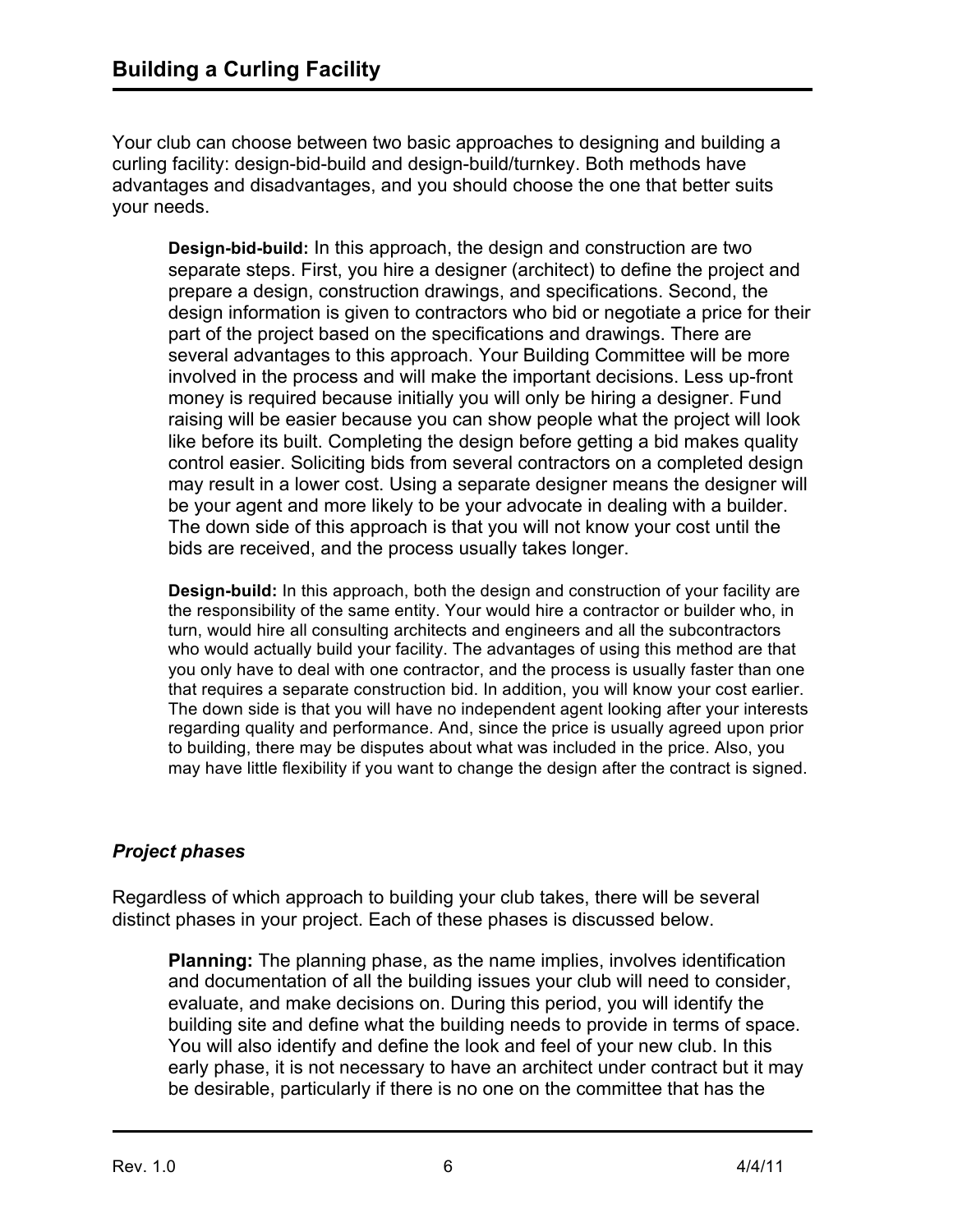ability to facilitate and document the planning process. Additionally, architects have specific training in functional planning and programming that could be invaluable in compressing this phase and making it more efficient and thorough. Refer to the section on selecting an architect if your committee feels one is needed in this phase. The end product of the planning phase should be a document that fully defines your project goals and objectives.

The key to successful planning is identifying and listing all the functional, practical, and perhaps not-so-practical "needs and wants" your members would like to have in the completed project. Ask your committee members to visualize the new club at its fifth anniversary. Ask a thousand questions such as "What does your club look like? How does it feel to be out on the ice? What do you see when you look out on the playing arena? How do guests view the game? Do you have an equipment locker? How about refreshments after the game? Is there a place for small kids?" All these and similar questions will help you to form an overall project vision that, if achieved, should be the measure of your success in realizing your goal.

After setting your vision, start on your list of "Needs." These are the basic functional requirements that every club must have, as a minimum, in order to play the game; for example, the number of sheets of ice; the amount of room behind the hacks for walkways; a compressor room; washrooms; etc. Next, identify those features, spaces, and functions that you would like to have in your ideal club—a warm area for spectators to view the game, a place to change, a full meal kitchen or just a snack bar; a bar/lounge; social hall, etc. These are your "Wants". In the early planning phase, it is important to set aside the question of cost and budgets. Differentiating between Needs and Wants will be necessary when it comes time to prioritize these lists in light of your available budget. They'll be plenty of time to worry about this later. For now, you should be defining what your "ideal club" would look like. Once this is defined, the reality of cost and budget will inevitably require that the design be modified, reduced, or planned for phased implementation.

Next, from your list of Needs and Wants identify specific spaces or rooms and estimate the amount of space you will need for each. The ice playing area and the refrigeration plant area are relatively easy to do and depend only on the number of sheets your club needs. Other areas, such as the warm room, washrooms, locker area, etc., depend on the size of your membership. To assist you in this effort, a list of typical space and the per occupant area allowances is provided in Appendix A.

Once the various areas are identified, list all the detail requirements for each space such as lighting, power outlets, plumbing, etc. A sample Room Data Sheet is provided in Appendix B for use in developing these requirements. Also, consider if you require specific desired functional adjacencies or relationships between various spaces, e.g., the warm room will need to be directly adjacent to the playing area with full view of the ice.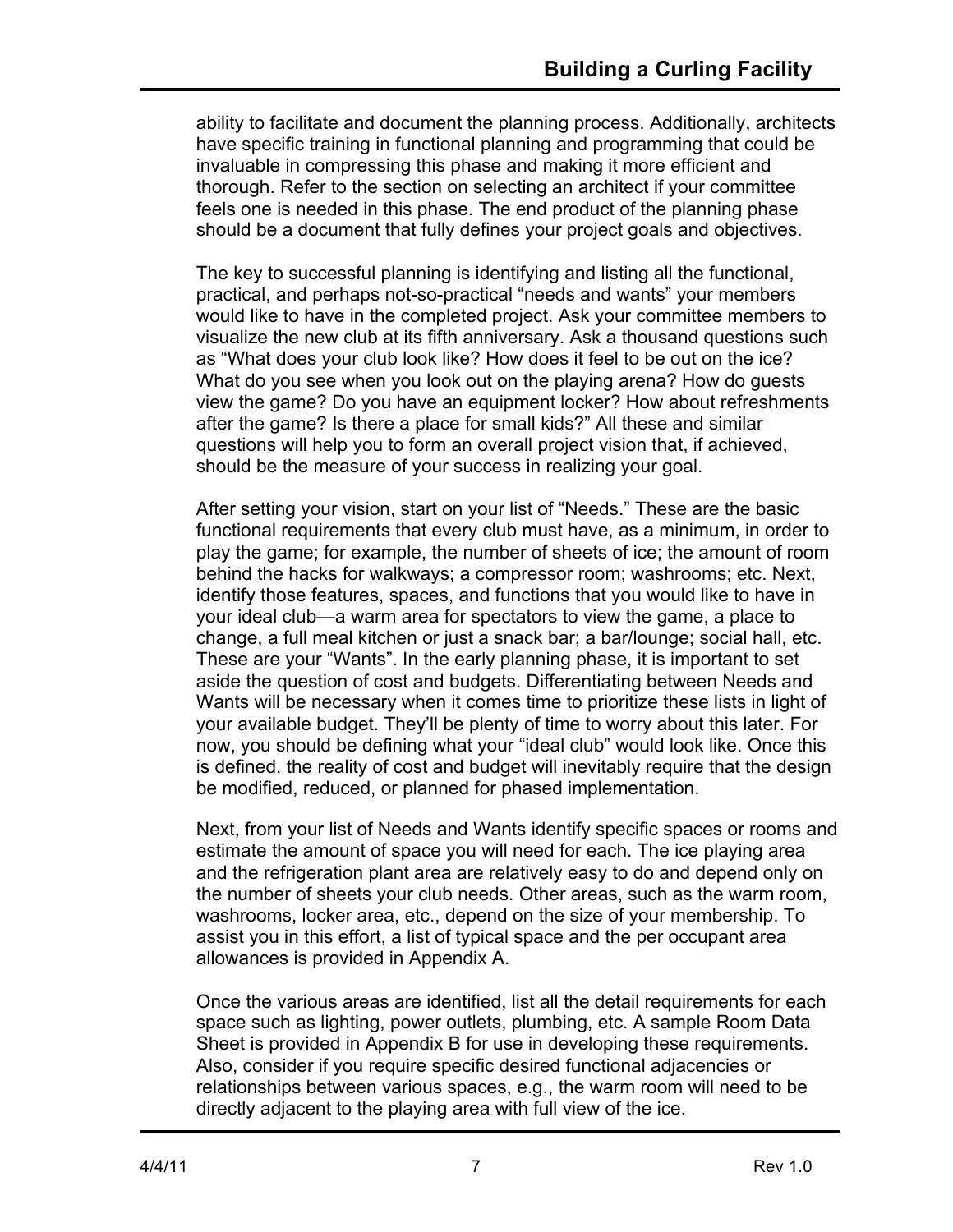In this phase, you will also need to identify and document the specific needs of your building site. These needs include parking and on-site vehicle circulation. Other issues related to utility services, septic collection, drainage, etc., should be investigated. The issues related to site development are discussed in more detail in later sections.

**Schematic Design:** In this phase, your architect will take the requirements you have developed and prepare a number of conceptual plan sketches of designs that meet your needs. From these sketches, you should select a preferred plan from which Schematic Design Documents, consisting of drawings (plans and elevations) and outline specifications, will be prepared. These documents should be sufficient to fix, describe, and illustrate the full size, character, and scope of your new club, including materials, equipment, component systems and types of construction as may be appropriate. During this phase, your architect will also analyze the project scope and prepare an estimate of construction costs. (see the section on estimating for a detailed discussion on costs). If this initial estimate exceeds your budget, you will need to make changes to the program and your architect should make recommendations to keep the project within the limits of your budget.

**Design Development:** After your club has approved the schematic design, your architect will prepare *Design Development Documents* consisting of drawings, specifications, and other documents as necessary to set forth in detail the requirements for the construction of your facility. Your architect will also begin meeting with regulatory agencies to identify permit requirements. During this phase, your architect will update the previous cost estimates and make recommendations as necessary to keep the project within the limits of your budget

**Construction Documents:** In this phase, your architect will prepare *Construction Documents* consisting of drawings, specifications, and other documents as necessary to set forth in detail the requirements for the construction of the facility. Your architect will assist in making permit submittals to regulatory agencies. Prior to issuing the documents for bid, your architect should provide an estimate of probable construction costs and recommend changes as necessary to keep the project within the limits of the budget. This estimate should include the development and inclusion of bid alternatives to provide reasonable assurance that you will be able to award a construction contract that does not exceed your budget.

**Bidding or Negotiation:** During this phase, your architect will assist you in obtaining and evaluating bids or negotiated proposals and assist in awarding and preparing contracts for construction. Your architect will also provide clarifications and prepare addenda to the *Construction Documents*.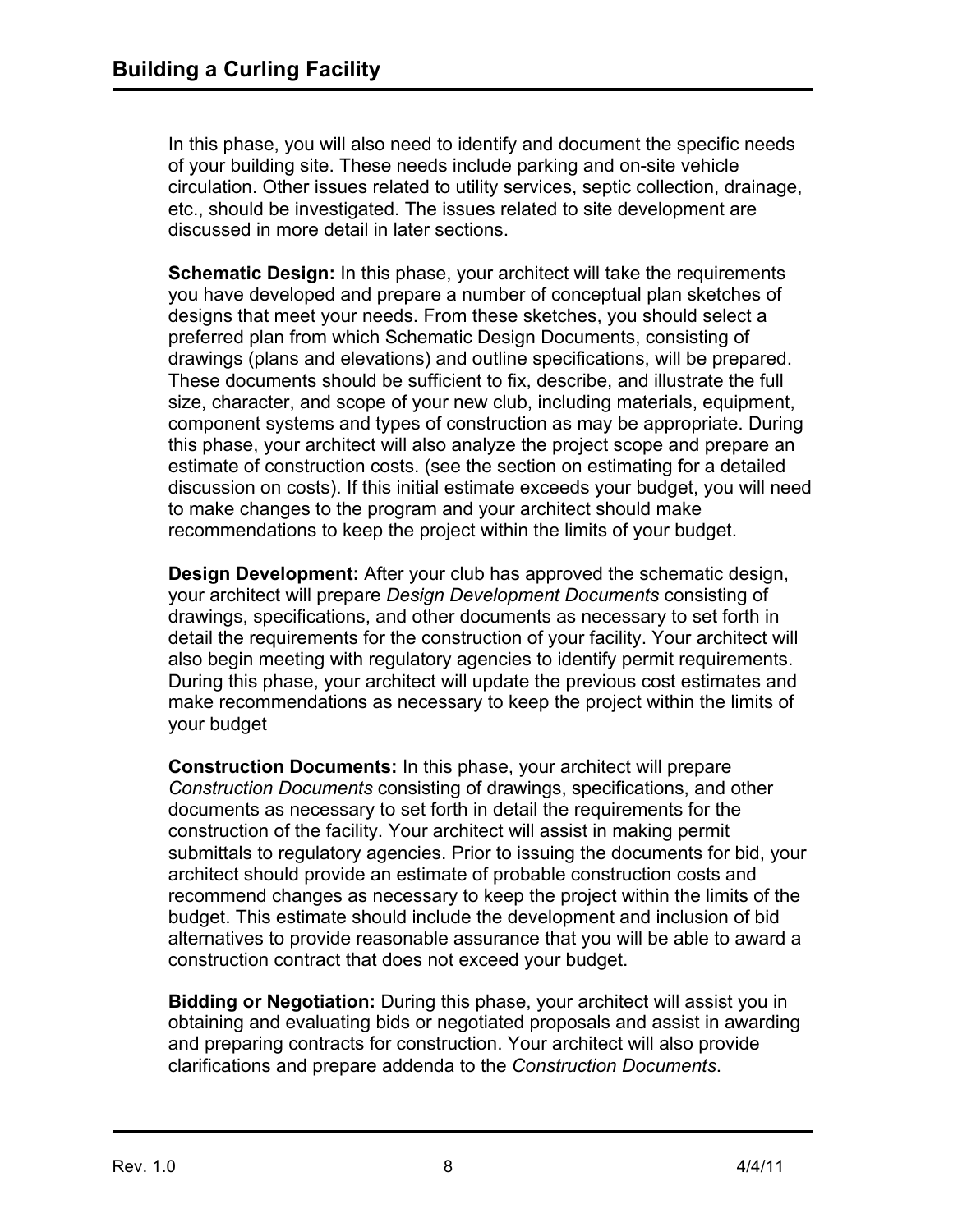**Construction Phase—Administration of the Construction Contract:** Your architect will likely administer the *Contract for Construction* between your club and the building contractor. Your architect will visit the project during construction to become generally familiar with the progress and quality of the construction and to determine, in general, if the work is being performed in accordance with the *Contract Documents*. The architect will keep you informed of the progress of the work and will endeavor to guard against defects and deficiencies.

Based on his/her observations and evaluations, your architect will act as a consultant regarding the contractor's applications for payment. Your architect will assist you in determining whether to reject work which does not conform to the *Contract Documents*. The architect will also assist you in preparing changes for the your approval and may recommend minor changes in the work that do not involve an adjustment in the *Contract Sum* or an extension of the *Contract Time* that is inconsistent with the intent of the *Contract Documents*.

### *Selecting architects and builders (KS)*

If you decide to use an architect, you should make your selection using written selection criteria your club feels are the most critical to achieving a successful design. First, identify the qualifications you feel the architect must have in order to make the project a success. Typical criteria used for selection include:

- Past experience with similar facilities (curling clubs, private clubs, sports facilities, ice rinks, etc.)
- Ability to design to a budget
- Ability to work with groups/committees
- Quality of services provided (get references)

You should not make your selection only on the basis of fee comparison for several reasons. First, remember you are not buying a product where value comparisons can be easily made. Rather you are buying a service in which the relationship and working abilities differ such that cost has little comparison to the quality of service received. Also, small variations in fees are not important in the overall project costs. The ability to provide the most responsive service is more critical to overall project success than a 2% difference in fees.

After establishing your selection criteria, you must next identify architects that are capable of providing the needed design. Your initial list of candidates may be developed by word of mouth, from the yellow pages, or by placing an advertisement that describes the project, the selection criteria, and requests that interested firms submit a statement of qualifications. Be sure to set a due date for receipt of all statements of qualifications.

Once you have all the responses, thoroughly review the information provided and rank the submissions from the most to the least qualified. At this time, a clear winner may be evident. However, it is usual to invite the top two or three to an interview where you can assess them face to face. It is important to remember you are hiring people, and it is as important to know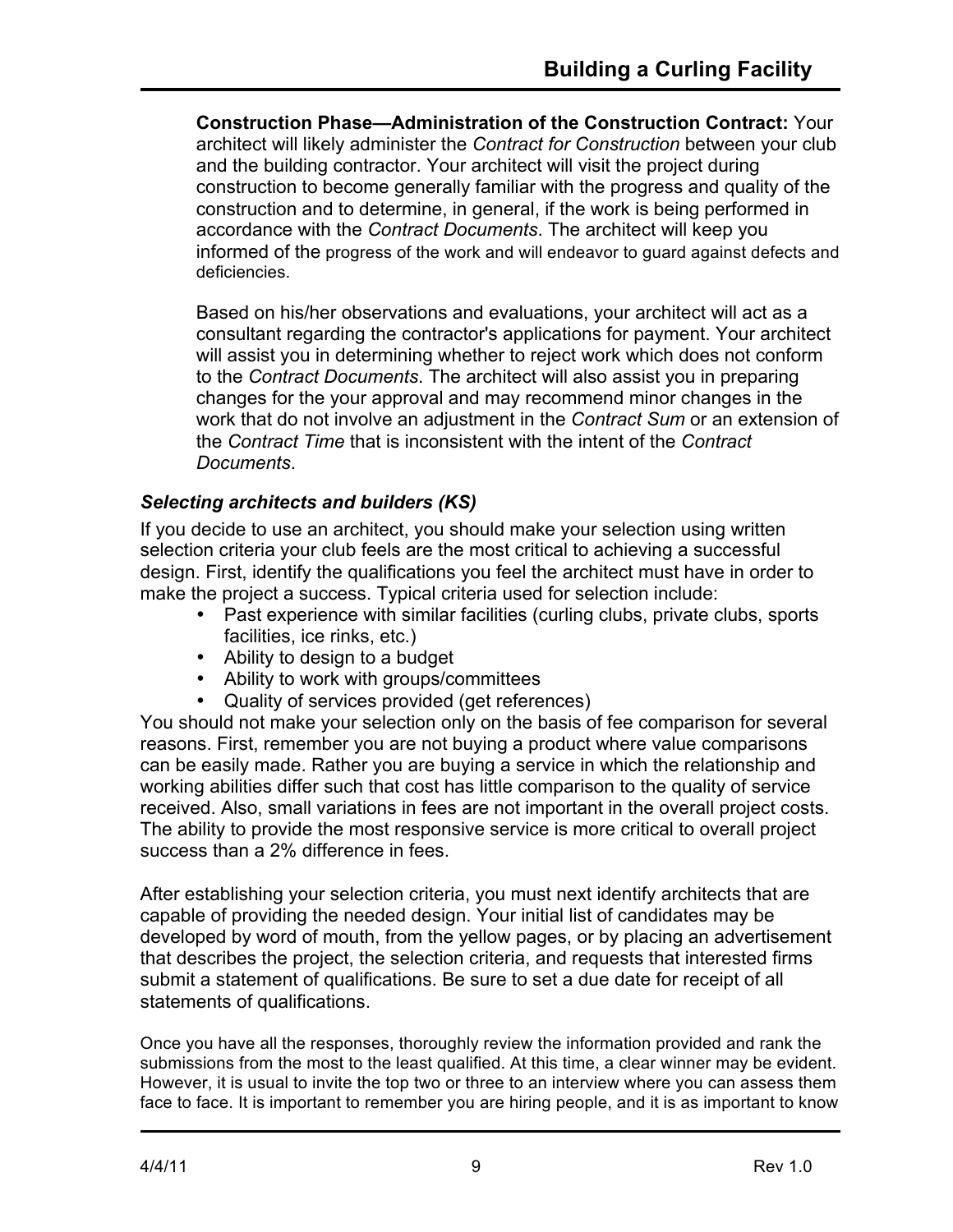# **Building a Curling Facility**

that you can work with them as it is to know they can do the job. How easy it will be to work with an architect will usually come out during an interview. Allow an hour for the interview with a 25-minute presentation followed by 20 minutes of questions and answers. This permits 15 minutes between interviews.

After the interviews are complete, rank the firms. Issue a scope of services to the highestranking firm and request that they submit a fee proposal. After reviewing the proposal, you may need to negotiate the scope and fee to fit within your budget. If you are unable to agree on a scope and a fee with the highest ranked firm, cease negotiations and request a proposal from the second firm.

With this selection process, you can be assured of selecting the firm that you feel is most qualified, will be the easiest to work with, will be most responsive to your needs, and will do so at a price you can afford.

This method of selection can also be used to choose a designer/builder should you decide to employ the design-build approach.

#### *Sources of information (JPM)*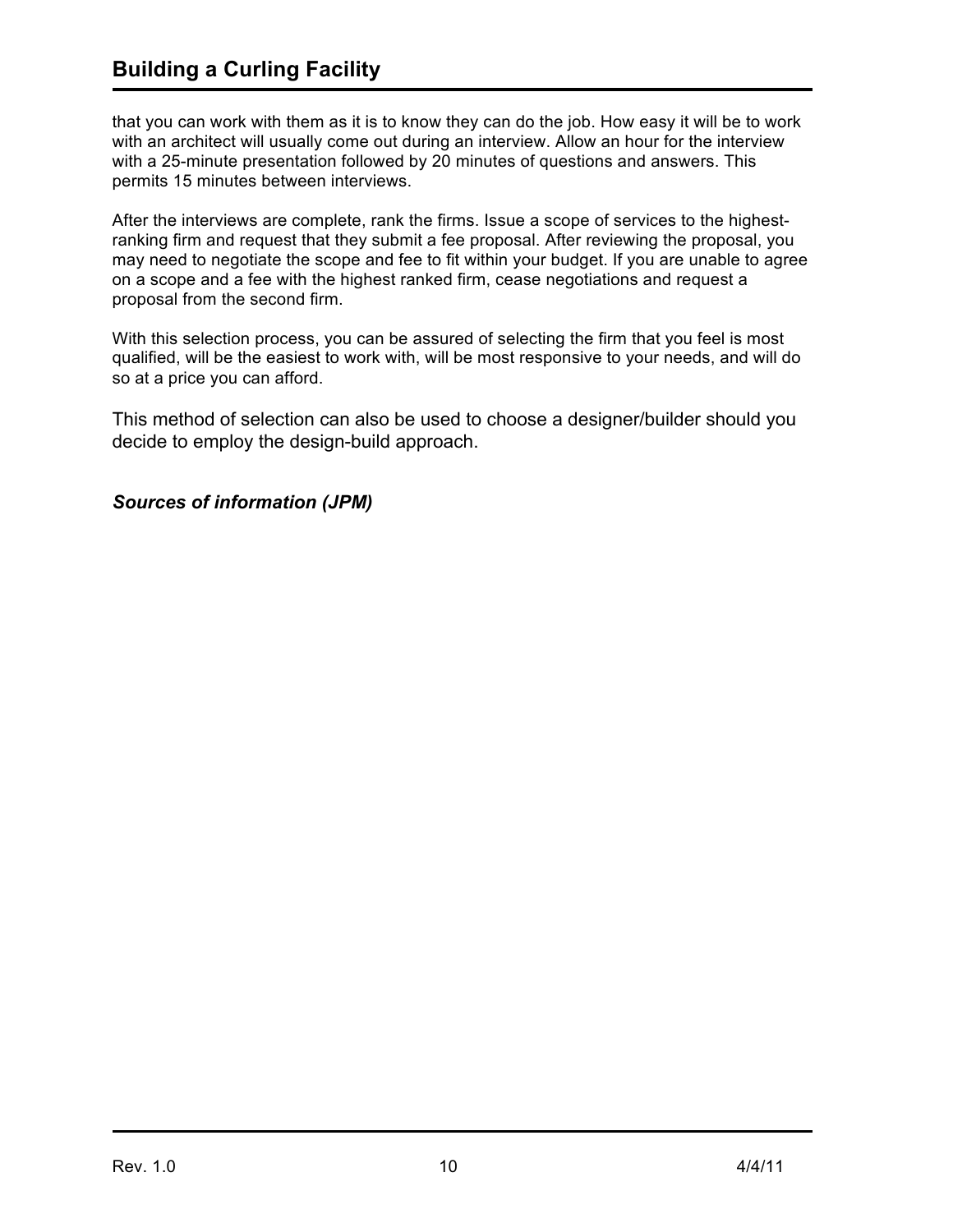# **Getting organized**

### *Committees (JD)*

As an established club, you should already have a set of by-laws, a board of directors, and several committees. Before embarking on a building program, you will need to form a Building Committee with a chairperson and several subcommittees.

The chair of the Building Committee will be responsible for the overall administration of the program. The chairperson must be an enthusiastic supporter of the program with leadership and communication skills and the ability to coordinate activities without losing site of the "big picture." It is important that the chair have a flexible schedule to accommodate meetings. The chair must also keep the Board of Directors and the club membership well informed of progress.

The specialized and detailed work is the responsibility of subcommittees. At a minimum, you will need the following subcommittees:

**Membership:** The responsibility of this subcommittee is to establish ties with the club membership by soliciting input on the project from the members through the use of surveys. They are responsible for "marketing" the project to the members and calculating potential membership.

**Legal:** This subcommittee is responsible for purchase agreements, leases, and standards for accounts and money. Its is very important to have the correct language in agreements you will have to live with for many years.

**Design:** This subcommittee will research and select the building design and layout.

**Financial:** This subcommittee is responsible for the Business Plan, analyzing cost of club operation, and applying for bank loan financing.

**Fund Raising:** The responsibility of this subcommittee is to raise money. Sources include members, friends of the club, national and regional organizations, corporate sponsors, gifts, etc. They are also responsible for deciding how to raise construction money, details of certificates issued to members, and whether to seek "non-profit" (501 (c) (3)) status.

### *Strategic/Business plan (JD)*

Every club that builds a curling facility should have a Strategic Plan and a Business Plan. In its simplest terms, a Strategic Plan is a statement of what the club is, its mission, and its goals. A sample Strategic Plan is shown in Appendix A. A Business plan is a detailed description of how the goals in the Strategic Plan will be achieved. A sample Business Plan outline is shown in Appendix B.

One of the major goals of your Strategic Plan will be to construct a curling facility, and it is essential that all club members understand and support this goal. A club that is not united behind such a major project will surely fail. Before proceeding, make certain you have full member support.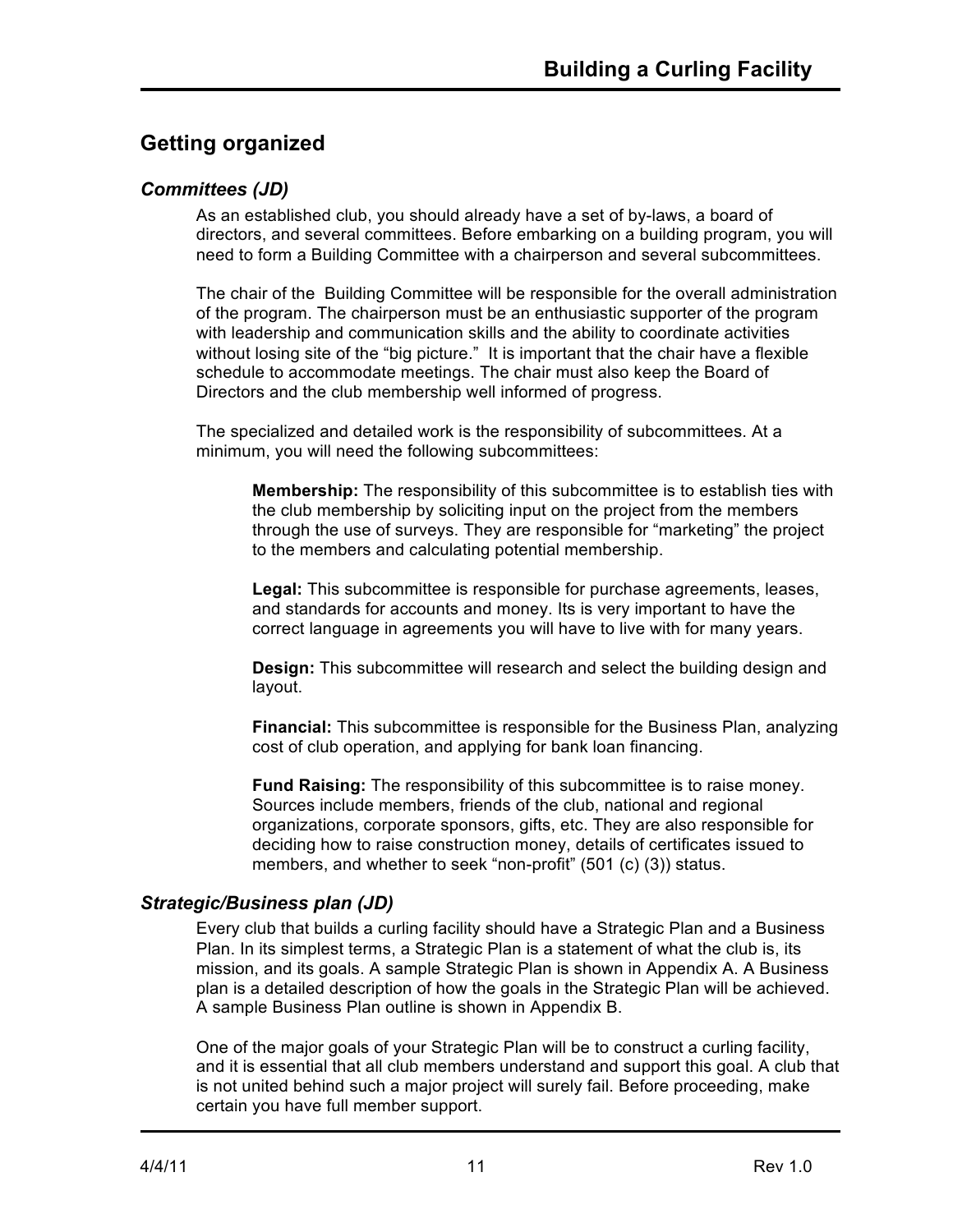Your Business Plan will be similar to the ones commonly used in business. Some members of your club may have had experience in preparing and/or implementing such plans. It is important to remember that your Business Plan will be carried out by volunteers who have other things to do besides work on your project. Some tasks will take a little longer to get done than they would in the business world.

A Business Plan can be summarized in a timeline chart such as the one shown below which shows a few of the activities required in building a facility.

|                     | <b>Month</b> |  | 2 | 3 |  | 5 | 6 | 8 | 10 | 11 | 12 |
|---------------------|--------------|--|---|---|--|---|---|---|----|----|----|
| <b>Activity</b>     |              |  |   |   |  |   |   |   |    |    |    |
| Purchase site       |              |  |   |   |  |   |   |   |    |    |    |
| Select design       |              |  |   |   |  |   |   |   |    |    |    |
| Locate site         |              |  |   |   |  |   |   |   |    |    |    |
| Select builder      |              |  |   |   |  |   |   |   |    |    |    |
| Member pledge drive |              |  |   |   |  |   |   |   |    |    |    |
| Apply for mortgage  |              |  |   |   |  |   |   |   |    |    |    |

Sample Business Plan Timeline

Each Business Plan activity is listed in the table and assigned a start and a completion date.

Collecting information on other curling clubs can be a useful step in the club building process. Studying other clubs—where they've been and where they are going—can help you get a sense of what a new club will face during its lifetime. Here are some things you should try to find out about other clubs:

Membership and recruitment: How many members does the club have? How many are active? Are they committed and enthusiastic about improving their club, or are they ambivalent and reluctant to invest their time and money? What is the average age of the membership? Is the membership getting older, or is the club successfully recruiting new, younger members that can keep the organization afloat for years to come? What is the economic state of the membership? Is it significantly better or worse than several years ago? Can the club expect to have a steady stream of dues-paying members, or is it getting harder over time to recruit and keep members who can afford to curl? Is their membership growing? Where do new members come from? What kinds of strategies are in place to acquire new members? Do they work? How many new members does the club attract? How many does it lose each year for all reasons?

Dues: What are the club's dues and fees? Is the scheme popular with the membership? How could it be improved?

Finances: What are the club's major sources of revenue? How has the revenue stream changes over the years? Is revenue increasing or decreasing? What are the club's major expenses? How have expenses changed over the years? Do they have any major expenses in the near future? Does the club have any debt? Does the club have a surplus or loss at the end of each year?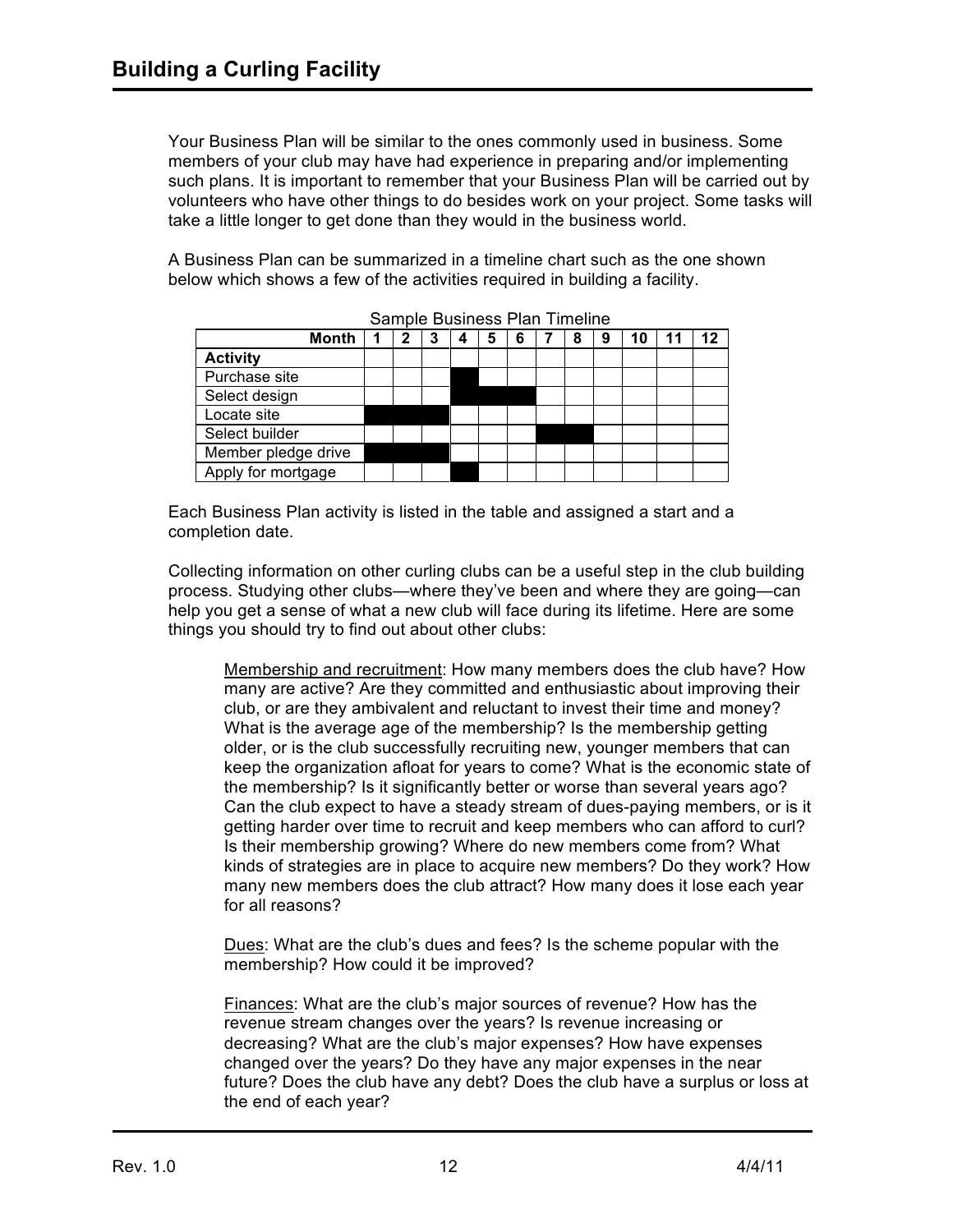Facility: How was the facility acquired? Is it fully owned by the club? What condition is it in? What kind of maintenance does it require? What does it cost to maintain, especially in the off season? Will it be viable in 10 years?

Overall club health: What is the overall state of the club? What is the likelihood that it will still be in operation 10 years from now? What would happen if, hypothetically, the facility suddenly did not exist? Would the club fold, or could it rebuild? Is the club vigorous enough financially and in terms of membership to survive for many years?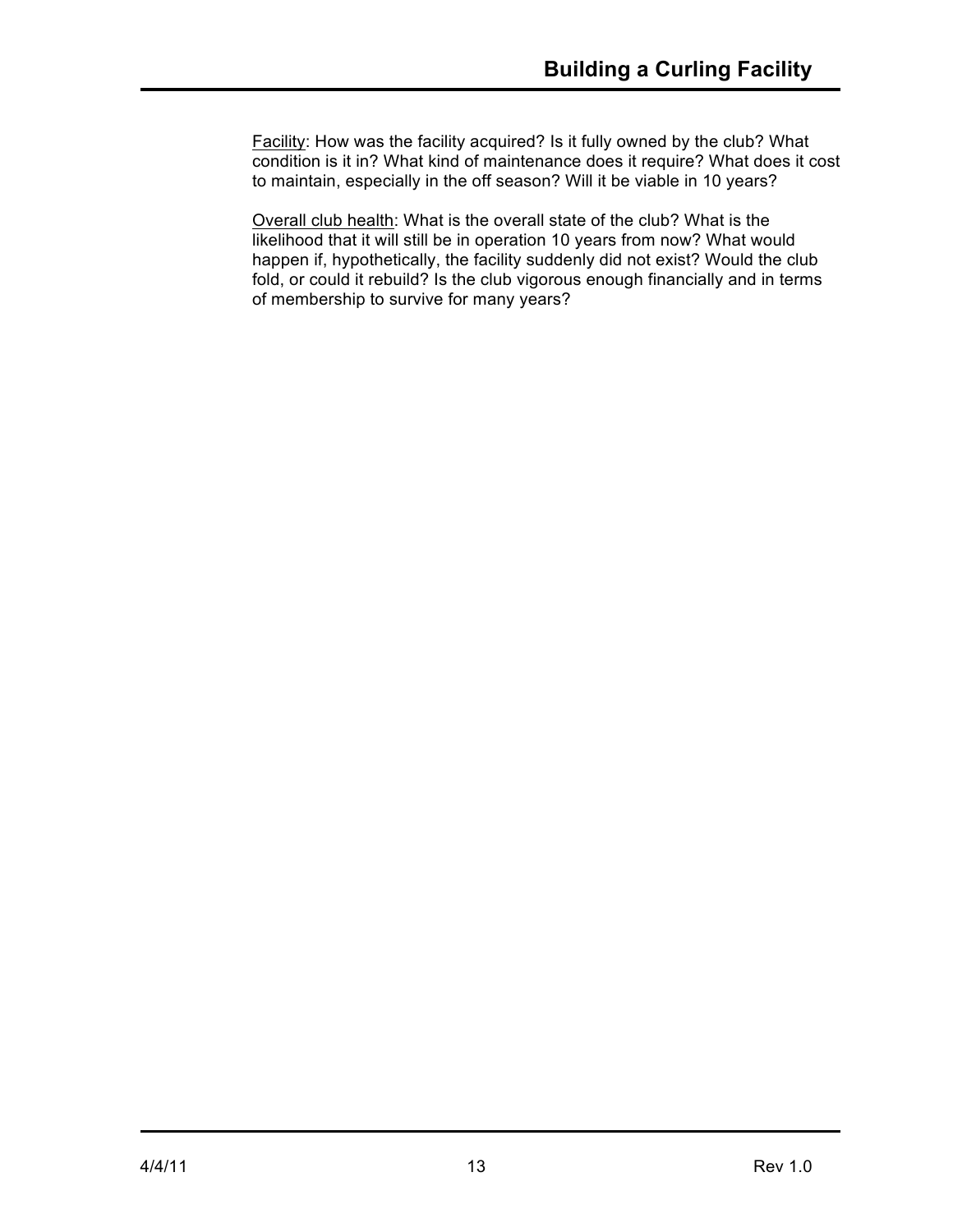## **Reducing costs**

### *Sharing your facility (KS)*

One way to reduce the risks and costs of developing a new curling facility is to share the development effort and the facility.

**Other Curling Clubs:** This option will only be feasible in areas where curling is already well established. If there is another curling club in your area that for any reason would like to be a partner in building a facility, it would be worthwhile at least to explore the possibility of a joint effort. With two or more clubs joining together to share a club building, the risk and effort of developing a facility as well as the operating expenses can be spread over a larger membership.

**Other Ice Facilities:** In this case, you are two basic options. The first is to build your facility next to a skating facility and pay a ground lease for the area under the club and a use fee for the supporting spaces (toilets, locker room, warm room, etc.) located in the skating arena. It is possible to share the ice plant with the skating arena, but you must have your own temperature control system because skating ice and curling ice require different surface temperatures. Your second option is to build a facility that could also be used by skaters. Your facility would have to have at least four sheet of ice. The ice could be rented to skaters in the off season, or even shared during the curling season if your membership could not support full-time use.

**Other Recreational Facilities:** Swim clubs and tennis clubs sometimes have enough unused land to build a curling facility. Sharing facilities with such a club has several advantages. First, the site likely already has many features, such as a parking lot, club room, etc., so all that is required is the ice area and a modest warm room.

### *Do it yourself (KS)*

In the "good old days," it was possible for a group of "do-it-yourselfers" to build a curling facility. If one or two club members had some building experience, perhaps one was a contractor, plans would be drawn up and a volunteer force of willing hands assembled. Unfortunately, in many areas of the country, this option is no longer feasible because of building codes, laws, and regulations.

Before deciding whether you can do it yourselves, you should check your local laws relating to building and development to determine whether you need a licensed professional prepare the building plans and specifications. In most jurisdictions, it is a requirement of law to have plans prepared under the supervision of a licensed architect or engineer who must stamp/seal the drawings. It may be impossible to obtain a building permit without detailed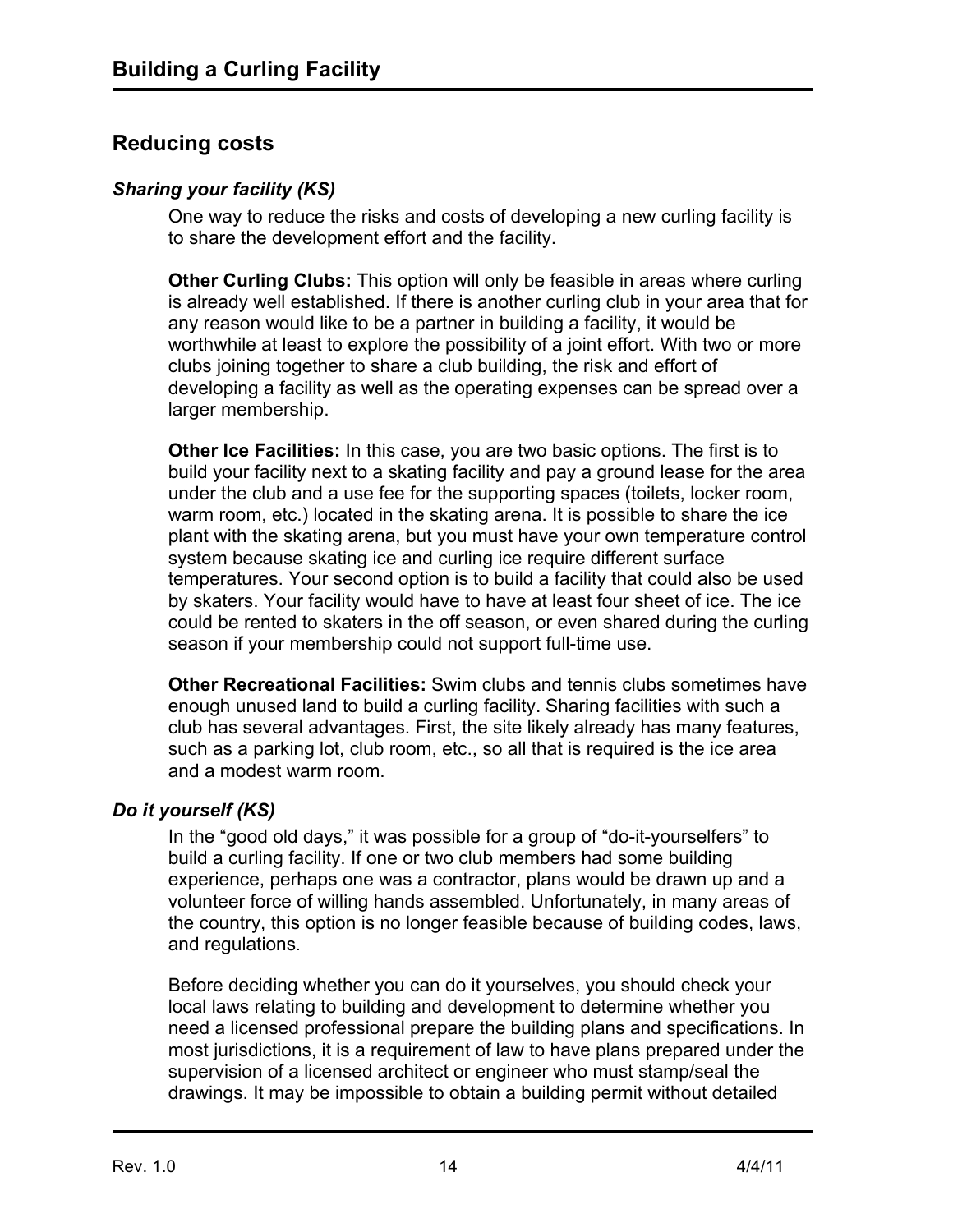structural calculations, energy use estimates, waste water plans, etc. If your area will still allow non-professional development, or if you feel you have sufficient volunteers with the requisite professional qualifications, this may be an option worth pursuing.

One of the first decisions your building committee needs to determine is whether your club has architects, engineers, builders, or contractors as members. Certainly having this expertise "in-house" can be one of your best assets. However, it is important to remember that these members design and build buildings for their livelihood, and you should not expect to have them donate their services for free. There is certainly nothing unethical nor intrinsically wrong with having a club member design or construct your club, but if that member also serves on the building committee, the possibility of, or a least the appearance of, a conflict of interest should be considered.

If you use volunteer professionals to develop your club, make sure that either they carry suitable insurance or that your club procures a project policy. Although their services may cost you nothing, they still can make mistakes for which they and your club will be liable should self-development with volunteer labor result in injury.

If self-development is pursued, consider the type and complexity of the building system you plan to use. Obviously, a steel and masonry building structure will require a higher level of building skill than wood-framed walls with prefabricated trusses. Do not attempt to build a complex building with volunteer labor unless your club has some experienced construction supervision.

## *Public land/building (KS)*

One of your primary concerns in building a new curling facility is where and how to get the land. One way of solving this problem and possibly reducing or even eliminating the cost is to enter into a partnership with a local governmental agency that will provide the land in return for your club providing some public benefit.

**Whom to Approach**: A local parks and recreation agency is the most obvious initial contact. The typical mandate of these agencies is to develop public land for recreation, and curling obviously falls into this category.

**How to Approach Them:** It is important to remember that a public agency is subject to a tight budget and close scrutiny. In order to convince an agency to participate in a joint public-private development they must have a strong defense to the question "What's in it for us?" To be successful you must tie the project into their mission and/or offer them use of the club in the off season.

You can appeal to the mission of a Parks and Recreation group by emphasizing the recreational and sport benefit of curling for all ages and abilities. In addition, you can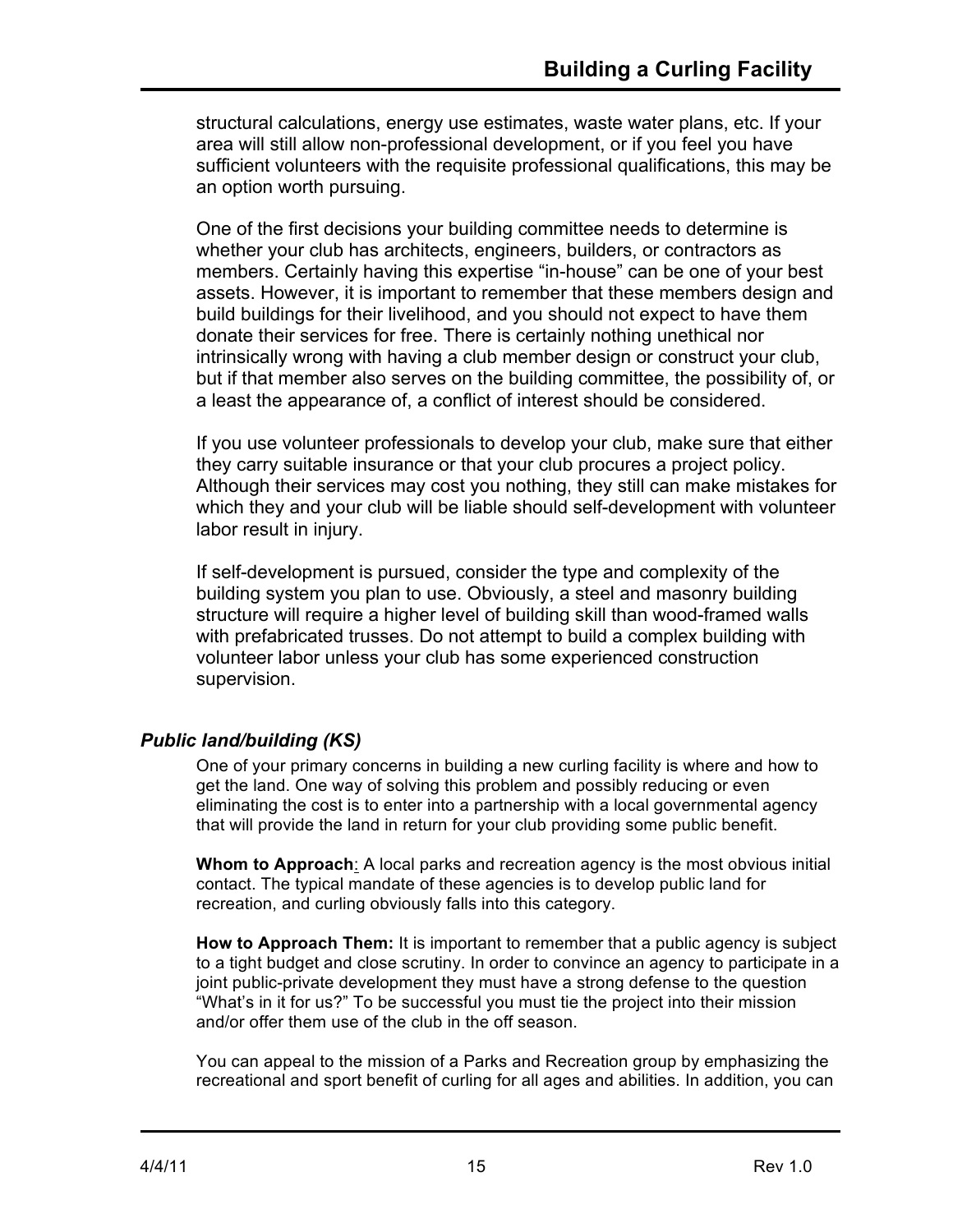offer the ice area in the off season for indoor recreational pursuits such as roller hockey, indoor soccer, basketball, large hall activities, dances, etc.

#### *Off-season use (KS)*

It is unlikely that your club will be able to leave your new facility idle during the off season. When designing your club, you should keep in mind possible alternate uses. Two important choices you make will greatly affect your options—the number of sheets of ice you build and the type of floor you install in the ice area. Generally speaking, the larger the floor area available, the more options you will have. A concrete floor in the ice area capable of light industrial use will be much more useful that a sand floor.

During the off season, your club will likely rent your facility to other ventures rather than operating the activities themselves. Possible income producing uses include:

**Temporary Storage:** This activity is usually not used by individuals because they typically need smaller, secure areas. However, in some parts of the country it may be feasible to rent space to individuals who need to store seasonal equipment such as snowmobiles, snow blowers other such items that they typically use during curling season.. Renting the facility out as temporary storage may be most valuable to moving and transit companies, contractors, and other similar businesses that may need a large covered area on a temporary or seasonal basis. If the ice area is properly insulated and the leaseholder is willing to pay the power bill, renting the area as a cold storage facility may also be an option.

**Flea Market:** Flea markets are typically a regular weekend event in which the vendors rent table space on a per day basis. Your club could subcontract to an established flea market operator for a daily rental fee. Another way to produce income at a flea market is to operate a snack bar.

**Special Shows:** One time sales events such as sports card shows, pet shows, antique shows, etc. frequently require a large flat floor area with supporting wash rooms and service spaces. Contact show promoters to determine the market for this use. Income can range from a daily lump sum charge to a percentage of the gate/sales. In some areas, there may be a sufficient market to have your club full nearly every weekend. It is also possible to make income from a snack bar operation.

**Other Sports:** This option may be somewhat limited because most summer sports are usually played outdoors. Possibilities may also be restricted by the size of your ice area floor. Sports such as indoor roller hockey or indoor tennis need at least a four-sheet. Tennis also requires a greater ceiling height than other possible uses.

### *Energy considerations (KS)*

The cost of power to operate your facility's ice making equipment will be one of your club's major expenses. Your cost will depend on the climate in your location and on the power rate charged by your local utility. When planning your facility, you should compare carefully the first-costs of insulation, vapor barriers, reflective blankets, etc., against the long-term costs of power. It may be less expensive in the long run to pay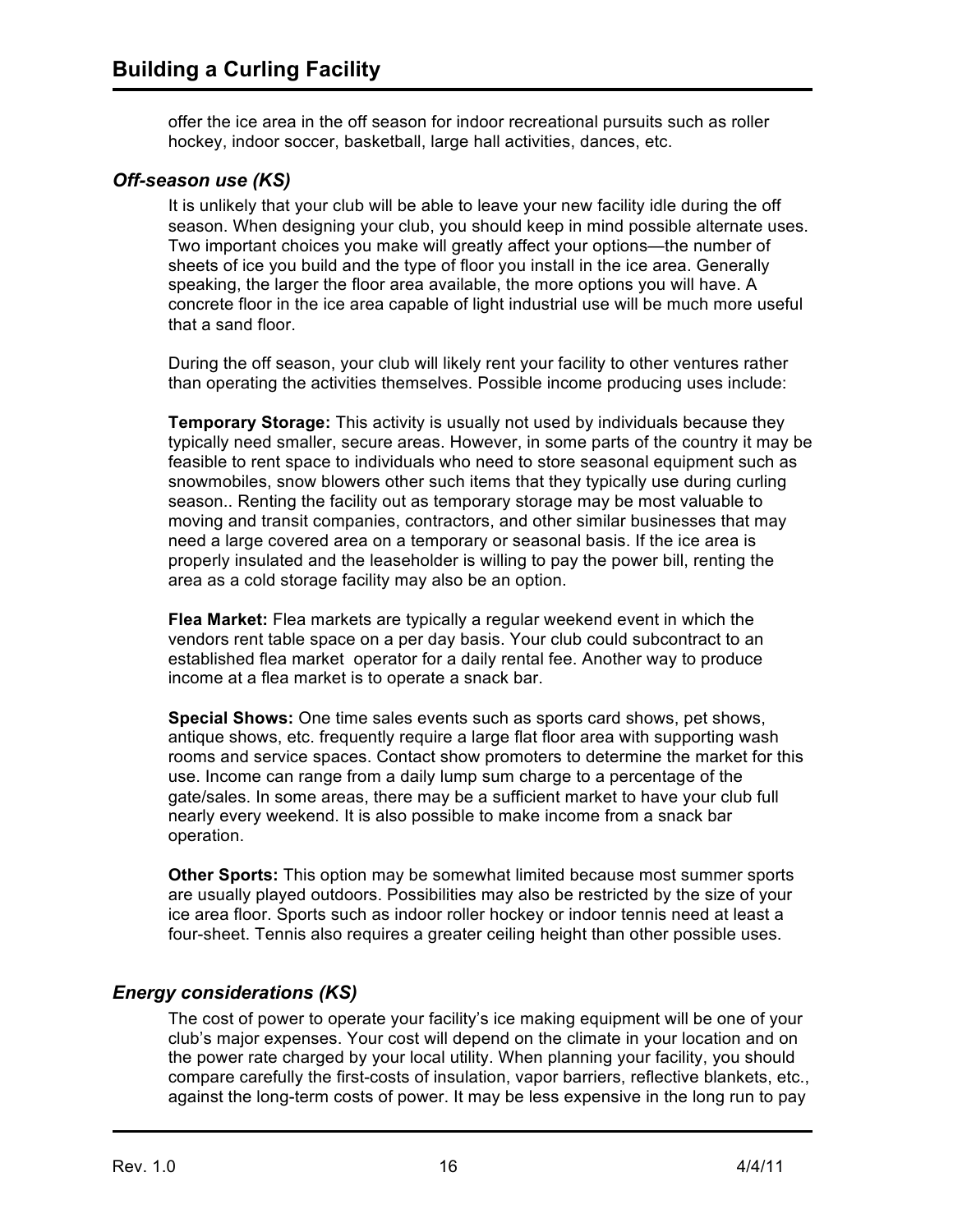the extra cost of installing more insulation when first building the club than to pay the cost of lost energy over the life of the club.

In most areas of the country, local building codes and ordinances mandate a maximum allowable energy usage for both space conditioning and lighting. This value is most often given for lighting as a maximum foot-candle per square foot of area and for space conditioning as a maximum BTU/Hour loss rate. To determine projected energy usage the following factors should be considered:

**The Building Envelope:** The term "building envelope" refers to the physical enclosure on the exterior walls and openings, roof, and floor. Each component in the envelope has a "U" value which is the rate at which the material or component transmits heat over time from the hot to the cold side. The lower the "U" value, the higher the resistance to heat transfer. The ability to resist heat transfer is commonly referred to as the "R" value. If the exterior walls are uninsulated steel panels the envelope will have a lower "R" value than if it is constructed of foam filled sandwich panels. Obviously, the uninsulated panel costs considerably less than the insulated sandwich panel. However, you will likely gain back the cost differential in five or fewer years of operation from the energy savings realized.

Lack of insulation can have a detrimental effect on the ice. If the outside temperature becomes very high and there is little insulation in the envelope, the heat load may become too large for the ice making equipment so that the ice becomes unplayable.

Typical building insulation values accepted as a proscriptive compliance with most energy codes are:

| Location               | Insulation |
|------------------------|------------|
| Floor slab/Foundations | $R-10$     |
| Walls                  | $R-19$     |
| Ceiling                | R-30       |

**Lighting:** Most energy codes will limit the type and quantity of artificial light in a space. Because curling ice is a special use area, it may not be subject to lighting limitations. However, it is important to not over light your playing area. Most energy codes will not permit the use of incandescent lighting in large areas and so fluorescent, high pressure sodium, or metal halide may be your only possible lighting options. Because of low first-cost, strike-time, color rendition, heat generation, and glare issues, fluorescent lighting is the most commonly used method in curling facilities. Generally, fluorescent lighting with warm-white lamps, spaced evenly so as to provide 50 foot-candles of illumination at 3 feet above the ice, provide optimum lighting for curling. It is important to make sure that all fluorescent lighting in the ice area have cold weather ballasts because normal ballasts will not work To achieve the optimum energy performance, use T-8 fluorescent fixtures in lieu of the more traditional T-12. Although the lamps can cost 20-40% more, they last longer and use 30% less energy.

**Mechanical Equipment:** You will have less opportunity to control the energy usage of the mechanical equipment in your facility because it will be selected based on your operating conditions and the projected capacity required. High power using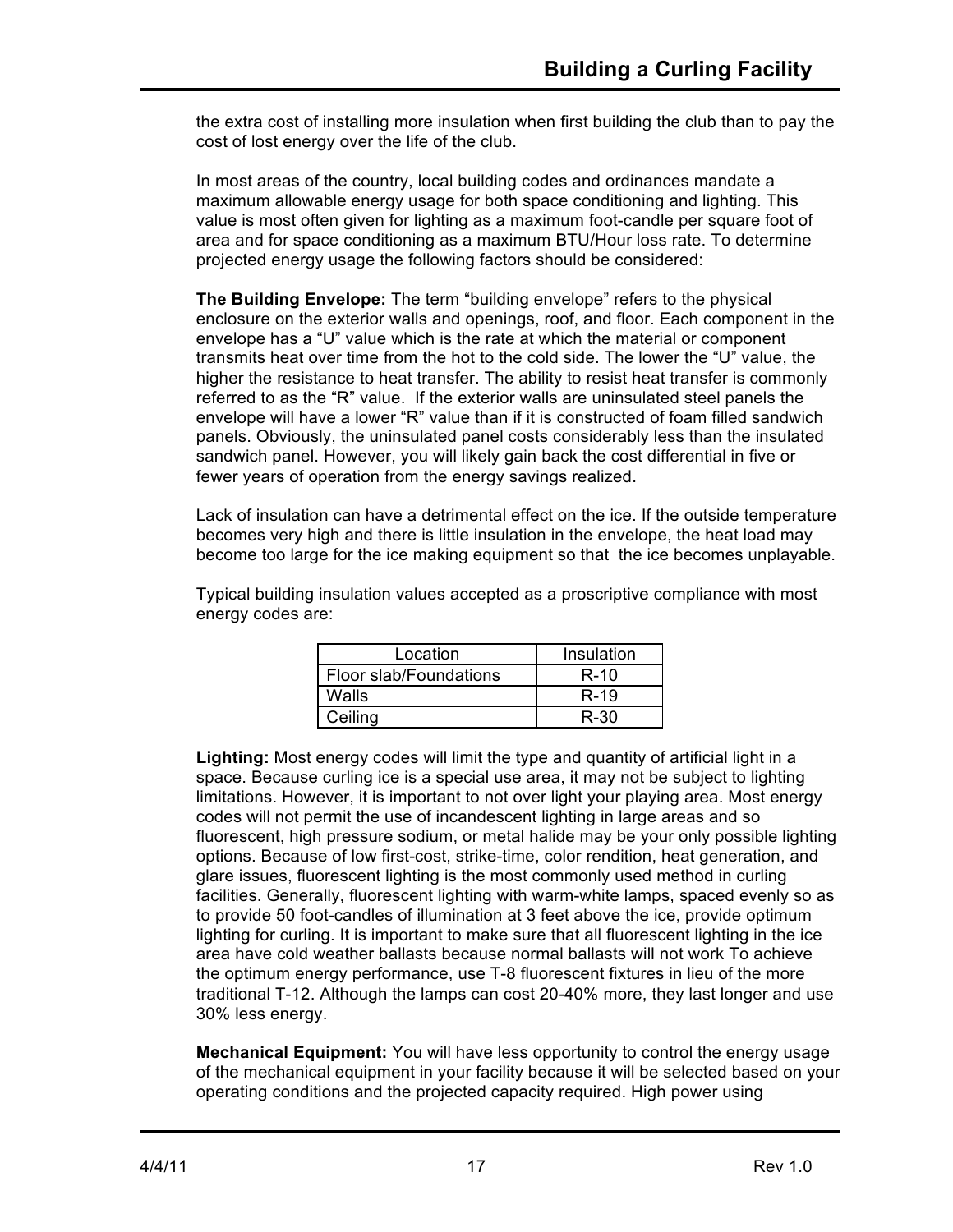equipment includes the ice refrigeration plant, space heaters and ventilators; hot water heater/boiler; dehumidifiers; etc. To manage the energy usage of this equipment efficiently, you should make sure that they are sized to meet anticipated demand without an excessive safety factor.

**Other Considerations:** If for any reason your facility does not have sufficient insulation, you should seriously consider using ice blankets. The technology of newer products such as \_\_\_\_\_\_\_\_\_\_\_\_\_\_ make the use of ice blankets more feasible. They are lighter, less bulky, and more efficient than older products. If you plan to use ice blankets, make sure that you have provided a storage area adjacent to the ice.

In recent years, the use of a reflective material suspended from the ceilings of ice rinks has gained popularity. This material greatly reduces the radiation heat load from the ceiling on the ice surface. The refrigeration power saving can be as much as 20% so that the cost of the material can be recovered in about three years.. In addition, the reflective material creates a warm zone near the ceiling that eliminates dripping, and the reflective nature of the material reduces the amount of lighting required.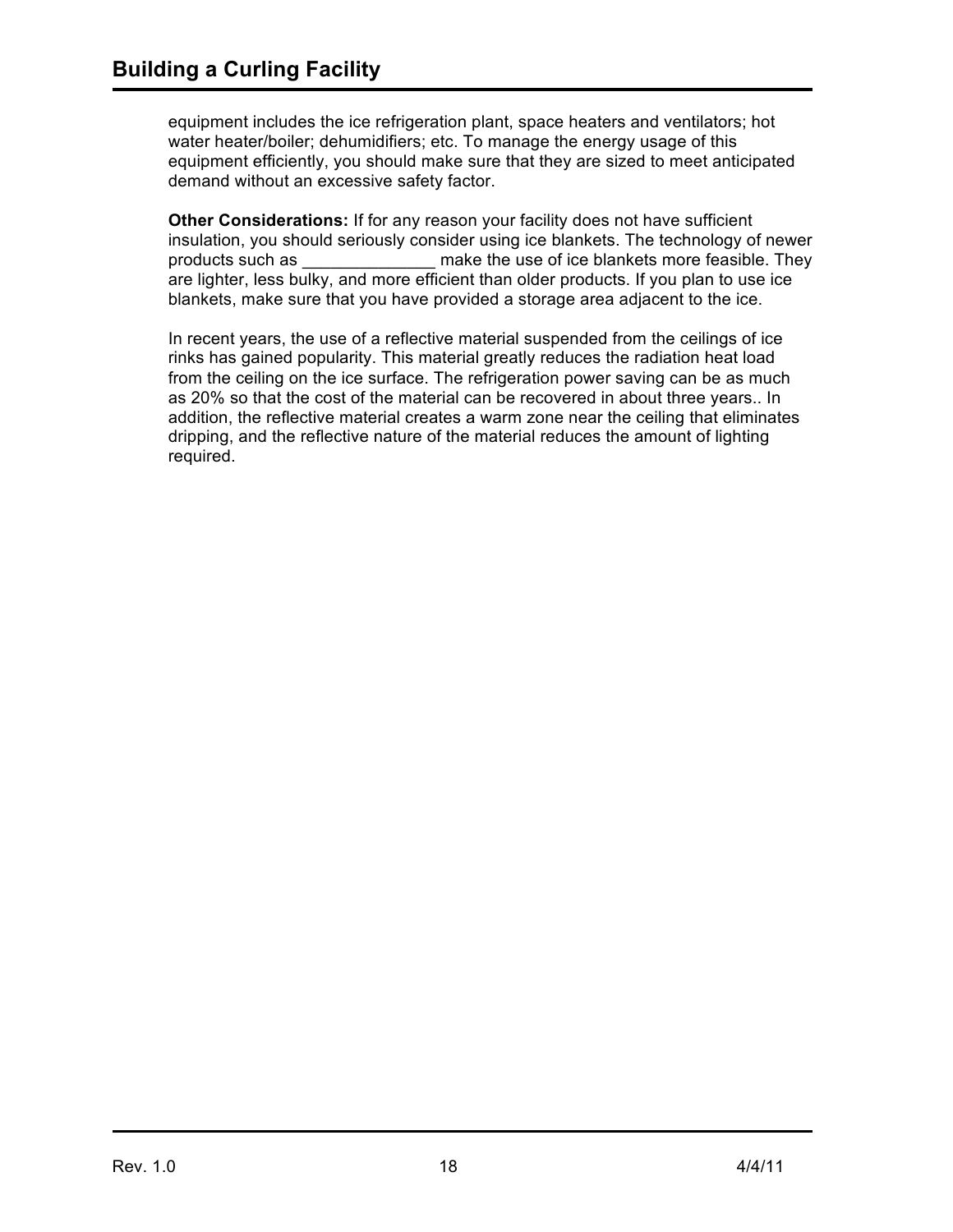# **Land**

### *Selecting a site (KS)*

The site you choose will impact both the cost of construction and the operation of your facility. This decision is a critical one that must be made with diligence and objectivity. When analyzing a possible site, your should consider the following factors:

**Land Use:** One of the first things you need to identify is the regulatory restrictions on a site. Almost all jurisdictions in the United States regulate land use through zoning and other forms of land use regulation. Curling clubs could be classified under a number of uses such as; business; recreation; amusement/entertainment; sports club, etc. The important thing to know is how the applicable land use/zoning code will classify your club and whether the site under consideration permits this use.

Besides restricting use, most zoning codes also establish minimum development standards for establishing a new use or changing from a previously permitted use to a new one. Some of the issues typically addressed in zoning codes include:

- Maximum density of use
- Minimum landscaping required
- Vehicle circulation and parking
- Pedestrian walks
- Signs

### *Public vs. private land (KS)*

See "Public Partnership." Do we need another section here?

### *Shared site (KS)*

See "Sharing Your Facility." Do we need another section here?

### *Serviced vs. raw land (KS)*

See "Sharing Your Facility." Do we need another section here?

### *Surplus land (KS)*

See "Sharing Your Facility." Do we need another section here?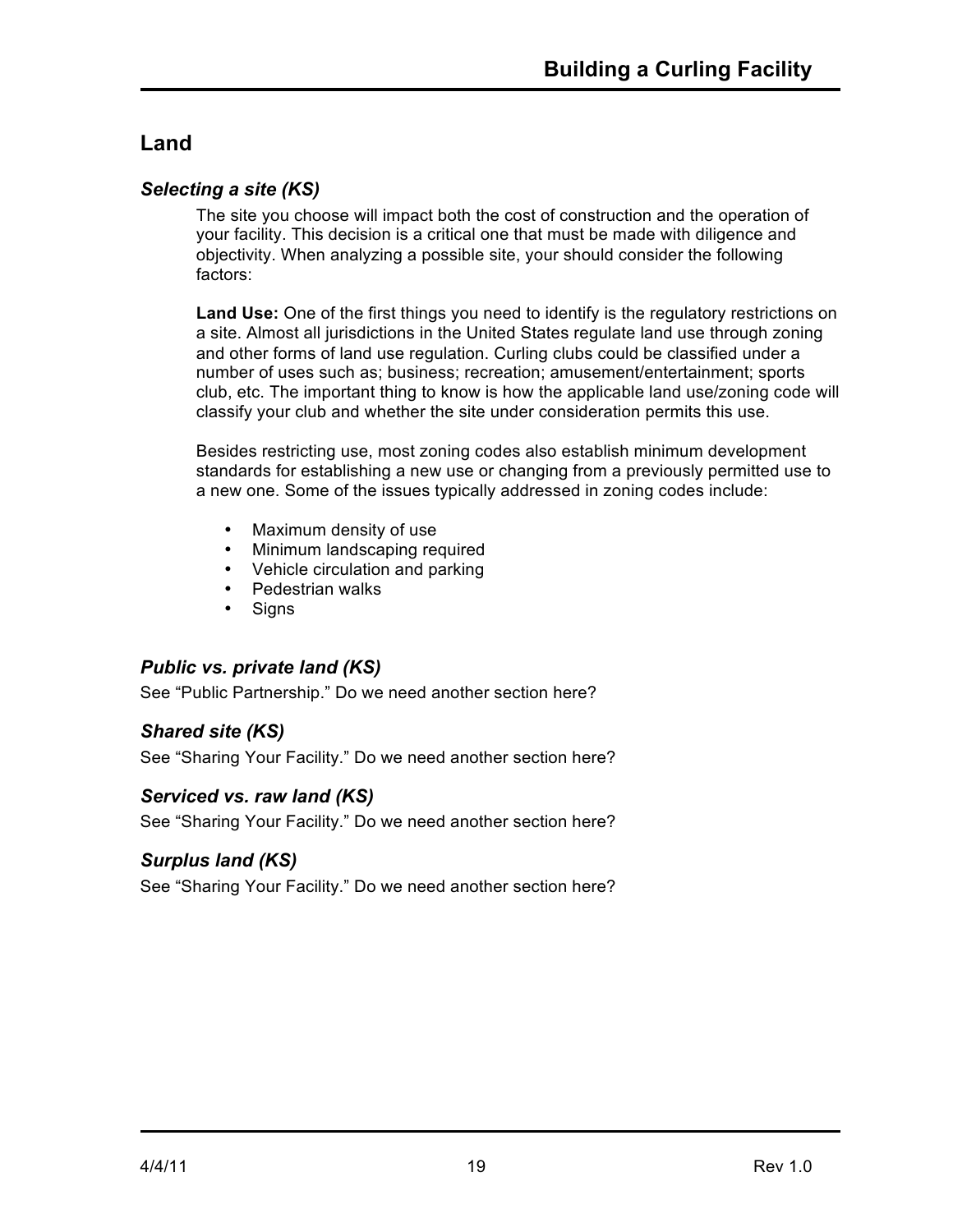## **Building**

## *Layouts and designs*

(Insert typical layouts for 2- to 6-sheet clubs)

### *Ice shed*

## **Types of Building**

Conventional (KS)

Metal prefab (KS)

Fabric covered metal frame: Tension fabric (PVC polyester) skin stretched over galvanized tubular truss/arches. These can be of a double wall construction to allow insulation space between the faces. This type of construction has the shortest life span of any shelter (material warrantees of 15 years). The cost will be the lowest of the alternatives (approximately \$6 per square foot for kit materials). A potential problem is vandalism because the fabric could be purposely cut or torn. (JD)

Tilt-up concrete panels: These could be site-poured or factory-poured panels that are tilted up to the vertical position and welded to each other to form a simple flat wall. Typically used for warehouse, agricultural, and industrial type buildings, they are a quick, inexpensive way to form an exterior wall structure. The inside face can be furred with insulation boards or an insulation sandwich construction. This type of construction provides a long-term durable concrete exterior surface.

**Footings:** The building itself must be placed on a stable footing substructure to prevent differential movement within the building which will crack and destroy it. The substructure under the ice rink must also be stable enough that the ice surface remains level throughout the playing season. Most of the states in the northern half of the country have severe enough winters that frost is a potential problem. In these areas, foundation systems must be designed to penetrate the ground below the frost level. (JD)

**Floors—Sand vs. Concrete:** There are two types of floor commonly used in curling facilities: sand and concrete. In a sand floor, the refrigerant pipes are embedded in the sand which is cooled below the freezing point. The cold sand is then flooded in successive layers until the desired thickness of ice is reached. Because the pipes in the sand are vulnerable to damage, this type of floor cannot be used for other purposes in the off season. Refrigerant pipes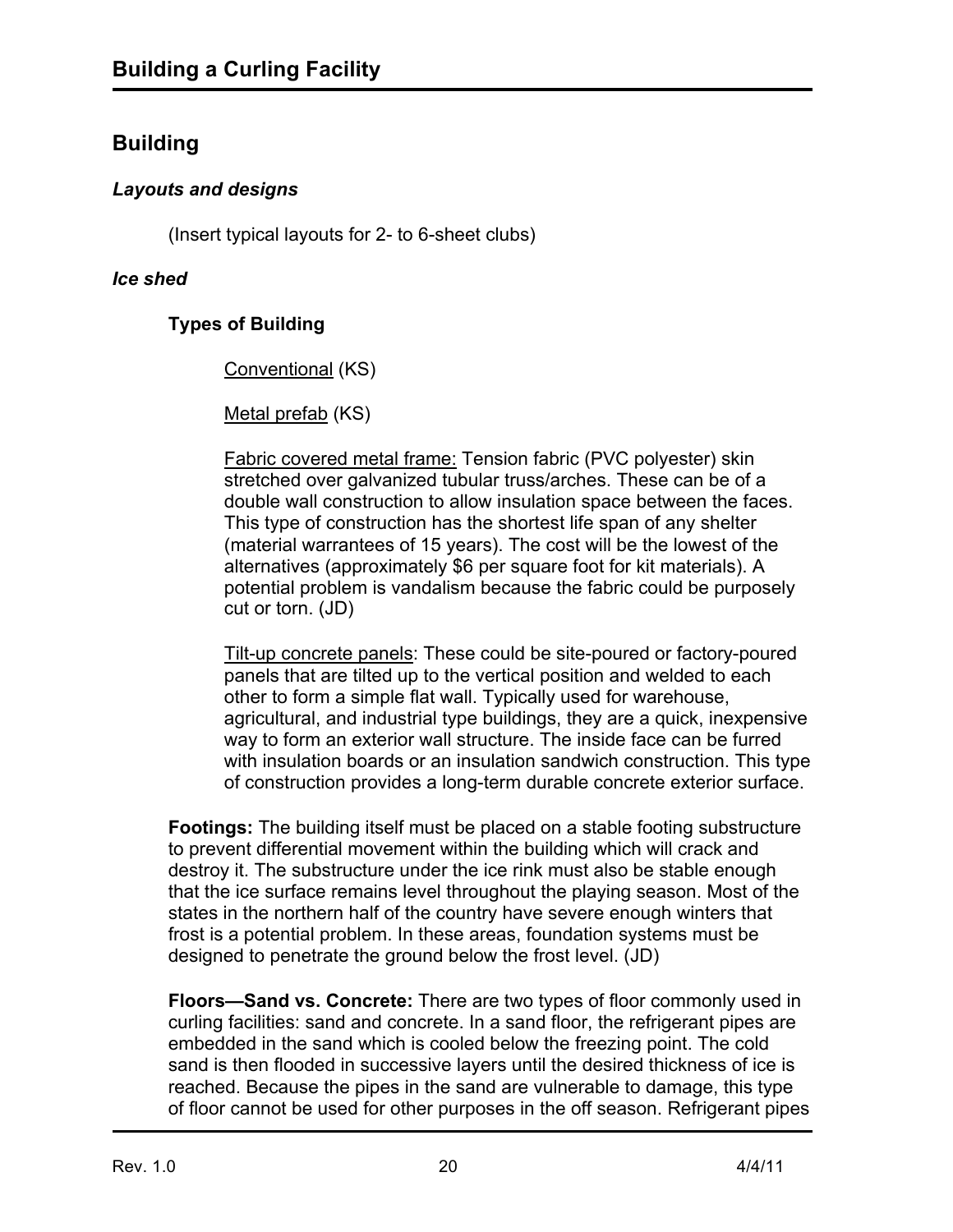embedded the concrete makes the best year-round floor for curling and other uses. However, the cost of installing a concrete floor is substantial. A multilayer insulation barrier is applied under the entire floor area to prevent frost from penetrating into the ground below. For facilities that make ice for the full 12 months of the year, a subsoil heating system may be necessary to ensure that the subsoil does not freeze and cause frost heaves. (JD)

**Storage:** Your club will need to provide storage space for various items used in making and maintaining ice such as scrapers, hoses, and a pebbling can, as well as building maintenance items such as ladders, spare parts, etc. (JD)

**Insulation:** In most cases, it is necessary, or at least desirable, to insulate a curling facility. This involves placing an insulation envelope between the indoor rink and the outside weather. ASHRAE standards, which take into account your local heating degree days, should be used to determine the most effective design, quality, and value of the insulation required. The most effective location for insulation is in the roof/ceiling assembly, but insulating the walls should also be considered. An effective vapor barrier on the warmer side of the building shell will help to keep frost and condensation from becoming a problem on and inside the shell itself. (JD)

**Dehumidification:** There are several sources of humidity in the playing area of a typical curling facility. They include leakage through the building shell from the outside atmosphere, the players themselves, sublimation of the ice surface, and water used in pebbling and flooding.. Excessive humidity will cause problems because of frost buildup on the ice surface and drips from the ceiling. These problems are usually avoided through the use of a refrigerant or desiccant type dehumidification system, or, in colder parts of the country, by heating and thus drying the air in the playing area. Ceiling treatments such as *Alumasorb* can be used in conjunction with dehumidification to eliminate humidity problems. (JD)

**Lighting:** The table shows the level of illumination recommended for curling by the *Illuminating Engineers Society*.

| Class of Play      | Hack to Hog | Hog to Hog |
|--------------------|-------------|------------|
| Professional       | 125         | 100        |
| Tournament/Amateur | 50          |            |

Illumination (Footcandles)

The illumination at the house ends of each sheet should be between 50 and 125 ftc and 30 to 100 ftc for the rest of the sheet. The lighting system used should minimize glare off the shiny ice surface. Fluorescent strips with electronic or cold-weather ballast starters is a commonly used system. High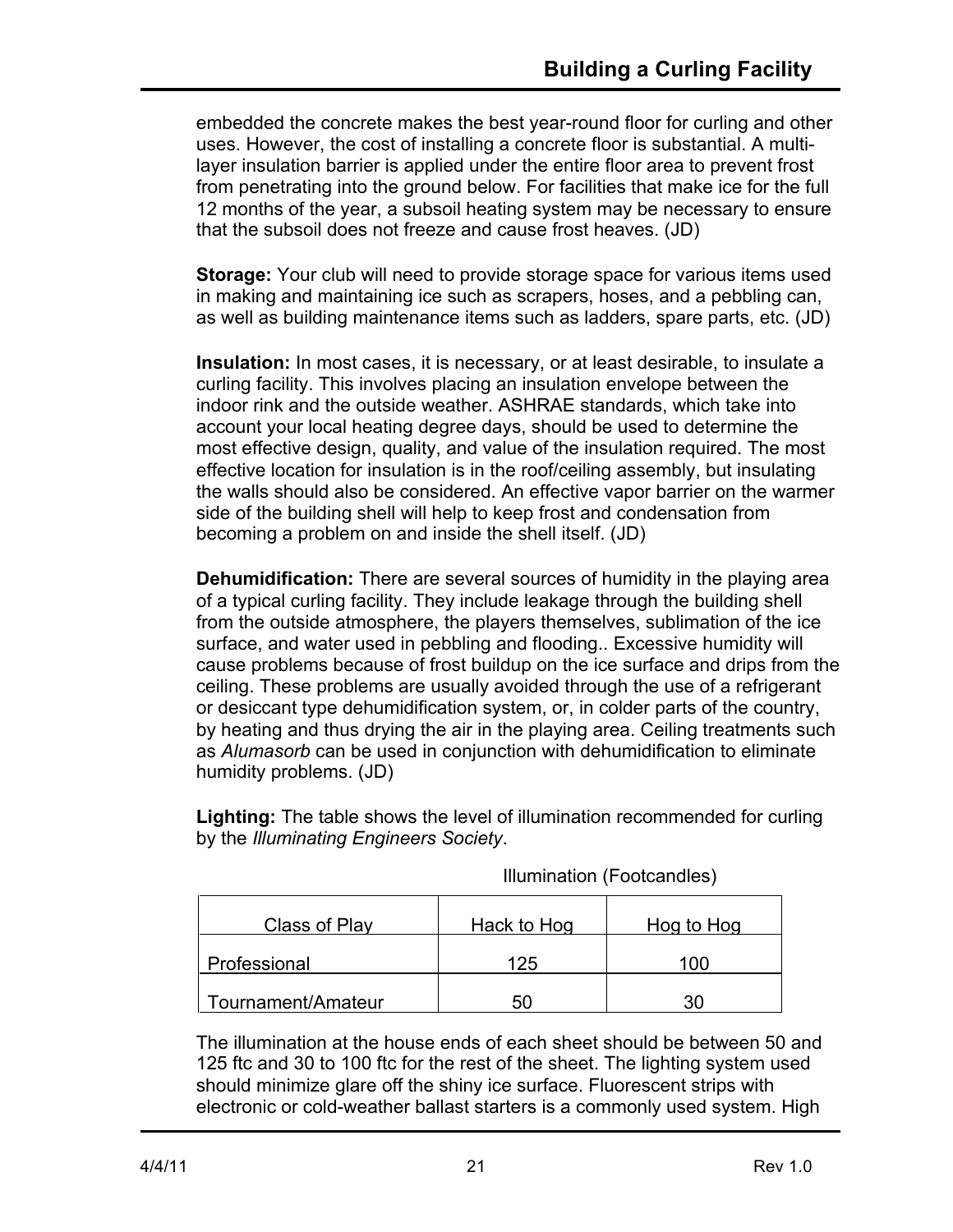energy discharge lighting sources should be avoided because they can cause local warming of the ice surface. (JD)

**Mechanical (JD)**

**Comparative costs (JD)**

**Quality construction (JD)**

### *Ice making equipment (JPM)*

**Refrigeration**

**Ice mats**

**Ice maintenance equipment**

**Water supply**

*Curling equipment (JPM)*

**Stones**

**Scoreboards, hacks, etc.**

### *Warm room (JD)*

**Furnishings:** It is important to develop a list of furnishings for your warm room. The list should include items such as: tables for 8 with chairs; chairs for people watching the curling; a trophy case; window drapes; etc. A careful choice of furnishings can make a big difference in making your club functional, comfortable, and attractive to new members.

**Kitchen:** Most small curling facilities have kitchens similar to those found in churches and other clubs, i.e., they have ovens, microwaves, refrigeration, etc., sufficient for the preparation of snacks and light meals and that allow a large quantity of food to be heated and served at the same time. In designing your kitchen, provide a countertop work area layout that can accommodate at least four people at a time. Be sure to comply with the ADA regulations. A fully compliant kitchen for the preparation of food is much more complicated because it must meet the Department of Health and Building Codes for public food service. A kitchen of this type is treated like a restaurant kitchen and would require commercial ranges, hoods, fire sprinklers, special countertops, equipment, commercial dishwashers, and sewer/drain grease traps.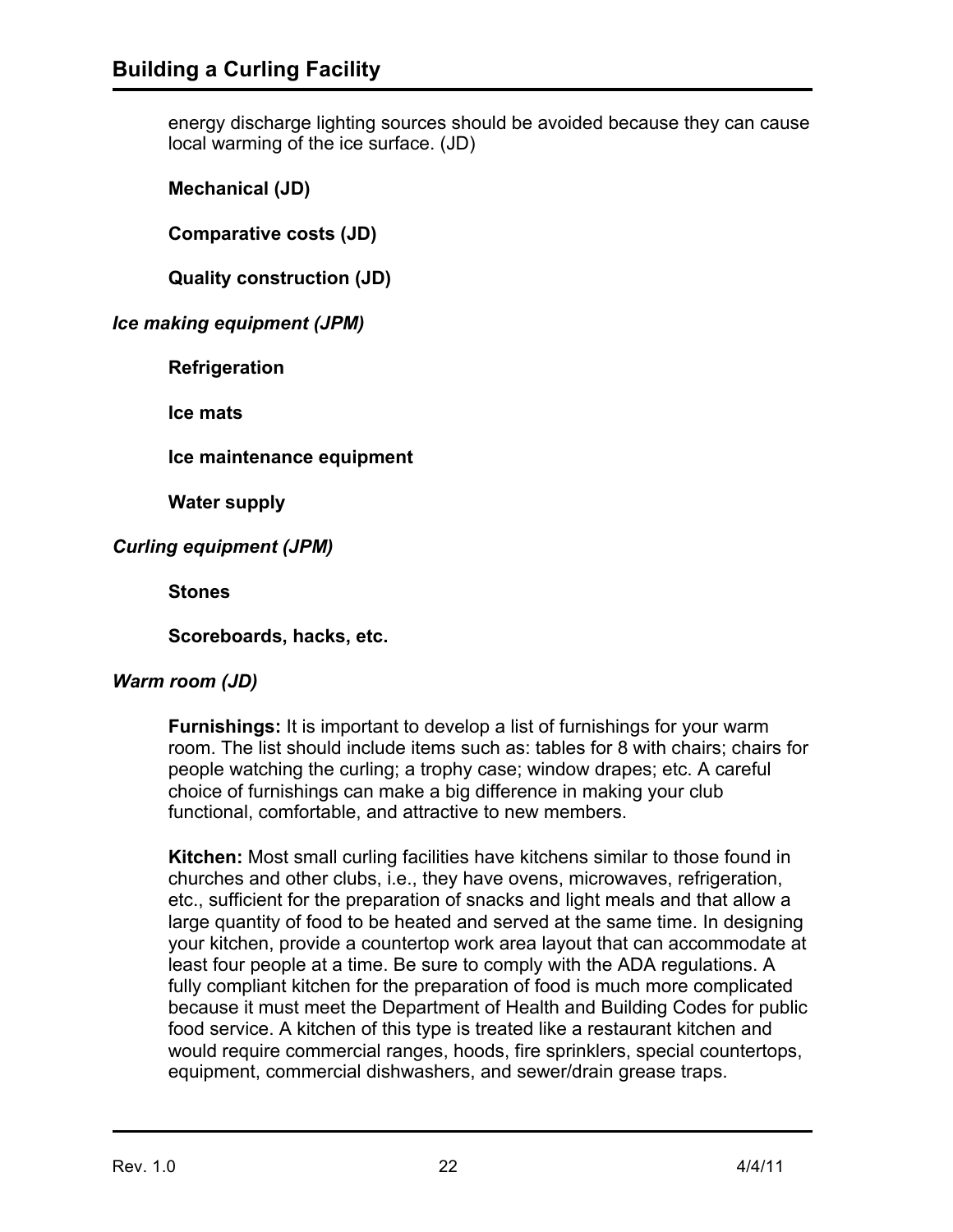**Bar:** If your club can obtain a liquor license then, for control purposes, it will likely want, at a minimum, a stand-up bar that separates the server/bartender from the patrons. Minimum equipment for such a bar includes a refrigerated cooler, ice machine, sink with hot/cold water, and a lockable storage area for liquor. If the bar area is near the ice area, a draft beer tap may be considered and the beer keg can be kept in the ice area. The bar area should meet ADA requirements.

**Washrooms:** The facility should provide a separate toilet and lavatory facility for men and women and a drinking fountain. A janitor service sink is recommended, and larger clubs may consider installing showers. Most plumbing codes set a minimum number of fixtures based on the number of occupants, typically one toilet (water closet) per 50 persons and one lavatory per 75 persons. Washrooms must meet ADA requirements.

**Changing Rooms:** Your facility should provide separate areas for men and women. These areas should have a bench, clothes storage/hanging, and preferably some lockers. The size of lockers can vary from small for a bag and shoes to large for hanging coats and storing brooms.

**Heating and ventilation:** The warm room should meet current ASHRAE standards for heating, ventilation, and, if applicable, air conditioning. Special steps must be taken to maintain air quality in smoking areas.

### *Electrical service (JD)*

The ice refrigeration plant will be the largest electrical load and will depend on the size of unit(s) used. The other loads will be the coolant circulating pump(s), lighting for the ice area and warm room, dehumidifier, kitchen and bar areas, the various electrical outlets throughout the building, and possibly a water heater. The table shows the expected average monthly electrical energy consumption in kWh/month for clubs of various sizes for a cold and a warm climate. These numbers can be used to get a rough estimate of power costs for your club.

| No. of Sheets | Warm Climate | <b>Cold Climate</b> |
|---------------|--------------|---------------------|
|               |              |                     |
|               |              |                     |
|               |              |                     |
|               |              |                     |
|               |              |                     |
|               |              |                     |

Monthly Power usage (kWh/month)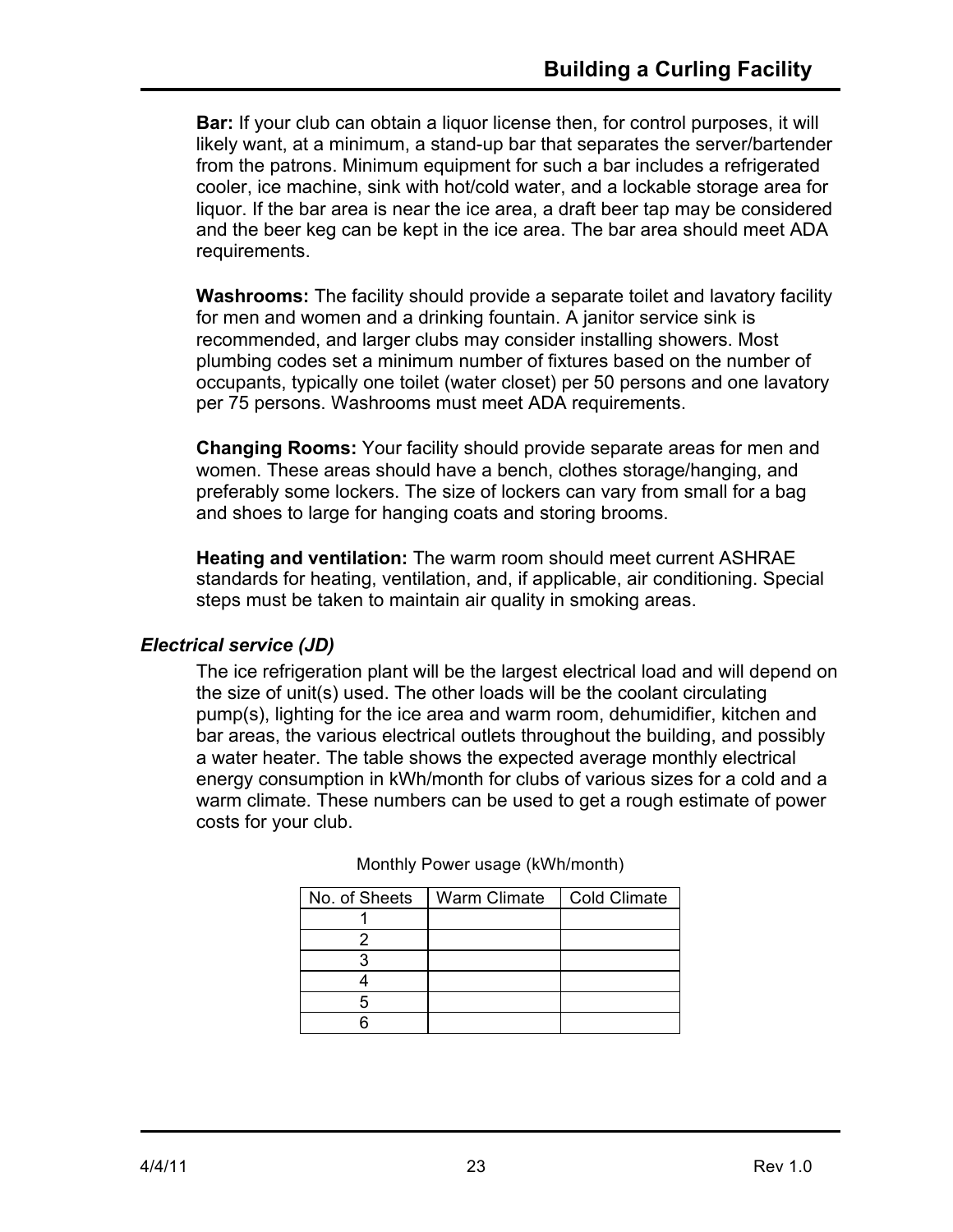### *Parking (JD)*

The number of parking spots your club will require will be determined by local zoning regulations. This number is usually determined from the number of occupants expected in the building. A lenient regulation may only require one parking spot for each 5 occupants. The number of occupants may be determined as one per 15 square feet of club room and 8 players per sheet of ice. A two-sheet facility with a 1,500 square foot warm room would require 23 parking spots. A more restrictive regulation may require one spot for each three occupants and may require including the area of the ice surface as well as the warm room.

You should expect to provide two handicap spots for every 50 regular spots. Parking lot surfaces are usually required to be dust free and so require a concrete, macadam, or similar paving. Landscape screening of the parking area from adjacent properties may require a lot line setback.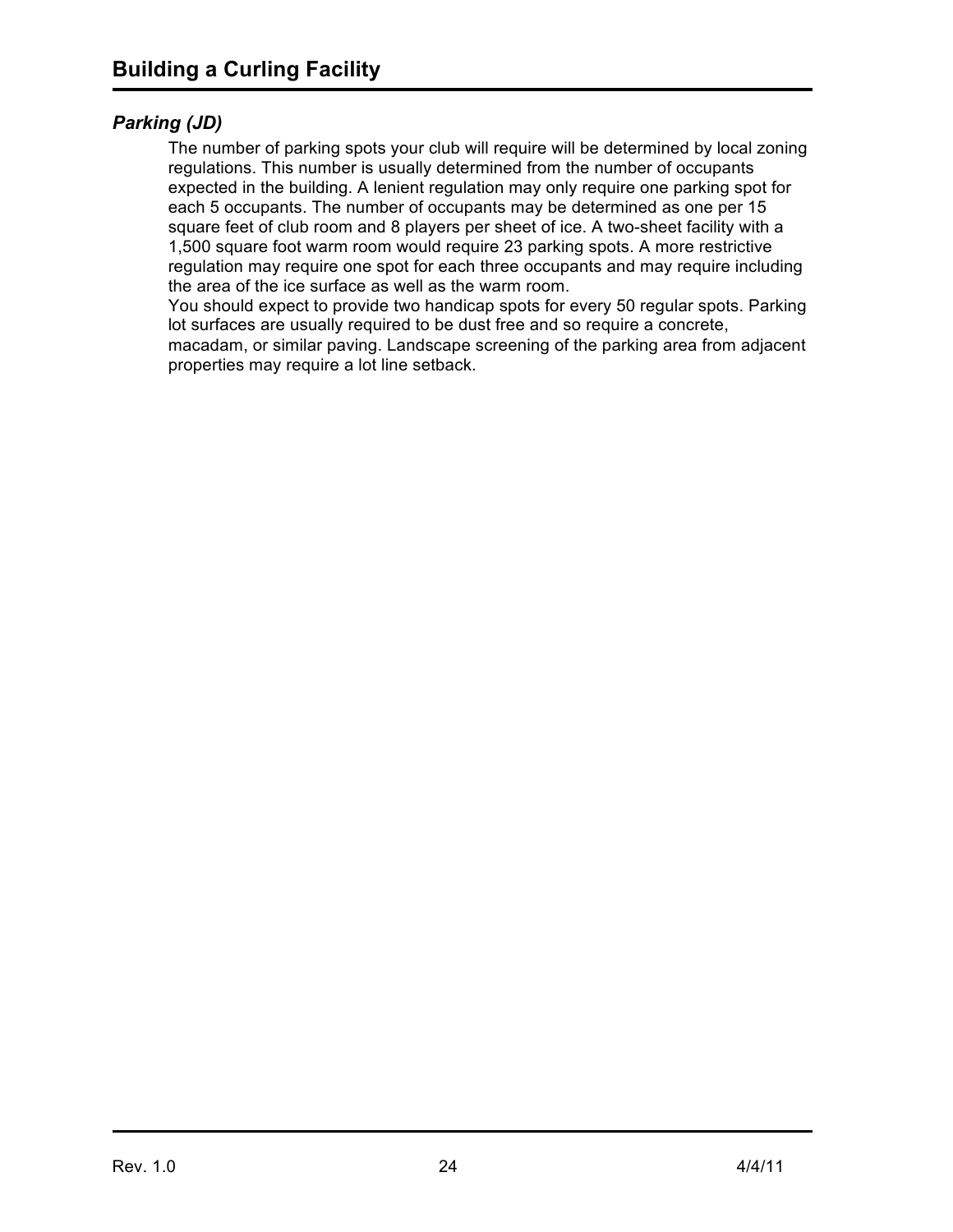# **Financing your club (PD)**

### *Raising money*

**Bonds/Shares:** The primary source of funds used to build most non-publicly owned curling facilities in the United States has been the club membership itself. By and large, the initial club membership will fund a large portion of the required equity in the form of cash. The cash is often acquired by the club through the sale of bonds in amounts ranging from \$100 to \$10,000, depending on the economic status of the membership. Bonds can take many forms. They can be interest bearing, redeemable, subject to a sinking fund requirement, or due at a date certain. Keep in mind, if they are interest bearing, the interest will have to paid from operating income or accrued. In either case, payment of interest could cause difficulties later.

**Solicitations:** The use of a 501 (c) (3) corporation can be a major benefit in soliciting contributions. This type of corporation, if approved by the Federal Government, can receive tax deductible contributions. Such contributions can be in the form of cash, appreciated assets such as stock holdings, or hard assets that can be sold to raise cash. Many clubs have received 501 (c) (3) status, but obtaining this status requires following specific guidelines. If your club is considering applying, they should consult with someone who is thoroughly familiar with process.

**Sponsors:** These are people who will help to underwrite a facility because of their love for the game. While finding these people is not easy, if you are successful, then financing your facility will be much easier. You should canvas your membership for the names of potential sponsors. Sponsors can be rewarded and recognized in various ways, e.g., naming a club event after them, plaques displayed in the club room, etc. If you have a 501 (c) (3) tax exempt status, sponsors may receive a tax advantage.

**Public Grants:** Your club may be in a position to receive support from a public organization. State programs that provide athletic outlets for juniors are a good example. Service clubs might also help if your club provides a facility for a youth group supported by the service club.

## *Financing*

**Mortgages:** Your club may have difficulty obtaining a commercial mortgage because most financial institutions are reluctant to underwrite a facility for a sport with which they are unfamiliar. Your best source for a mortgage loan may be a local bank where the decision makers are likely to be familiar with your area and to know some of the people involved in your curling club. They will be more likely to grant a mortgage if they believe the property can be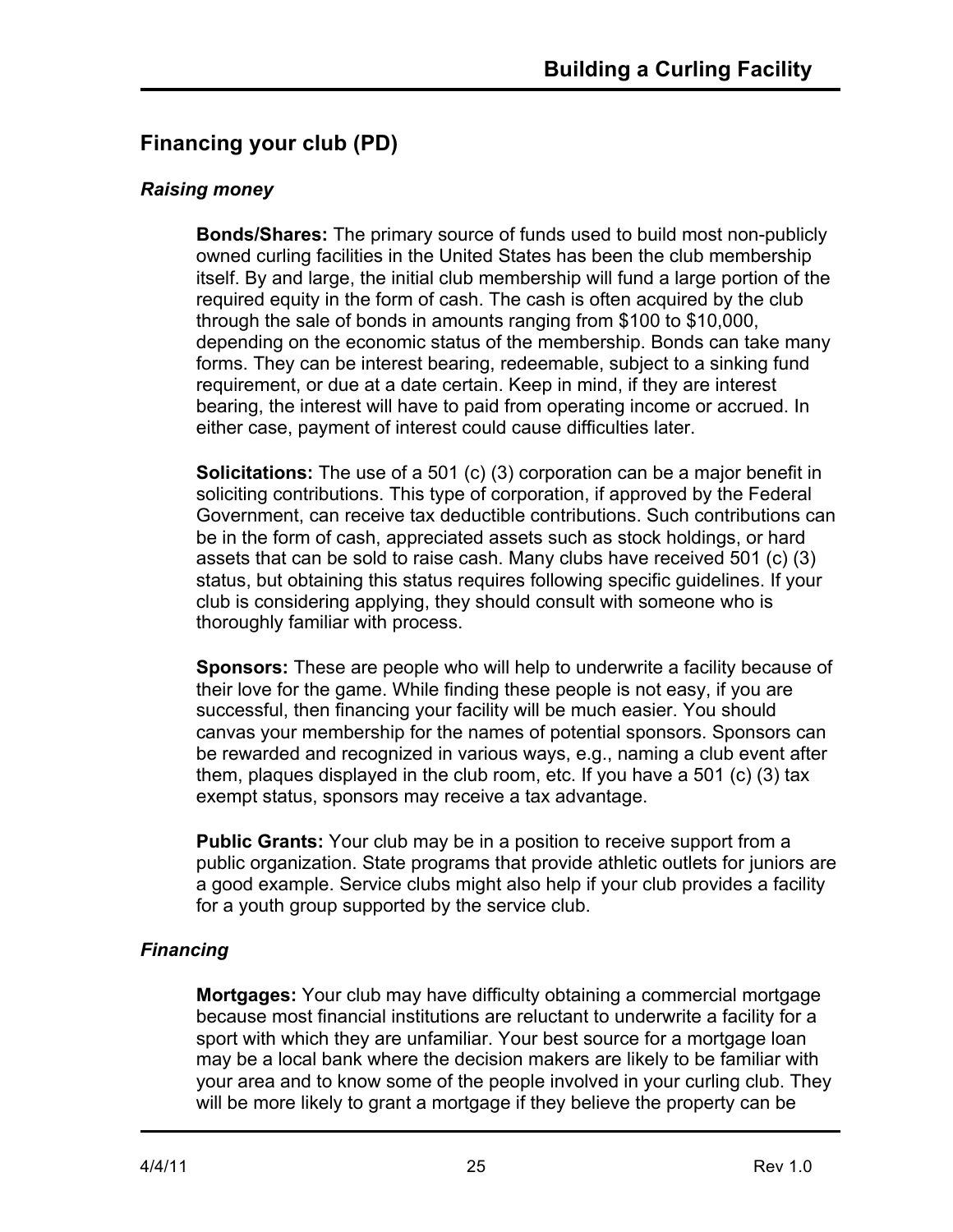used for another purpose if the club fails and the property sold to satisfy the debt.

When approaching an institution for a loan, you should have a well-thoughtout presentation ready. Your presentation must include a breakdown of the total anticipated costs, your equity component, how it will be raised, and where the loan fits in. You should not expect a loan to represent more than 50% of the total cost of the project. The people who will build the facility and run it in the future should be detailed. A pro forma operating statement showing income and expenses and how your club will make the monthly payments must be presented and must be realistic. Your should not be surprised if the institution asks for the personal signatures of the founders on any sort of loan.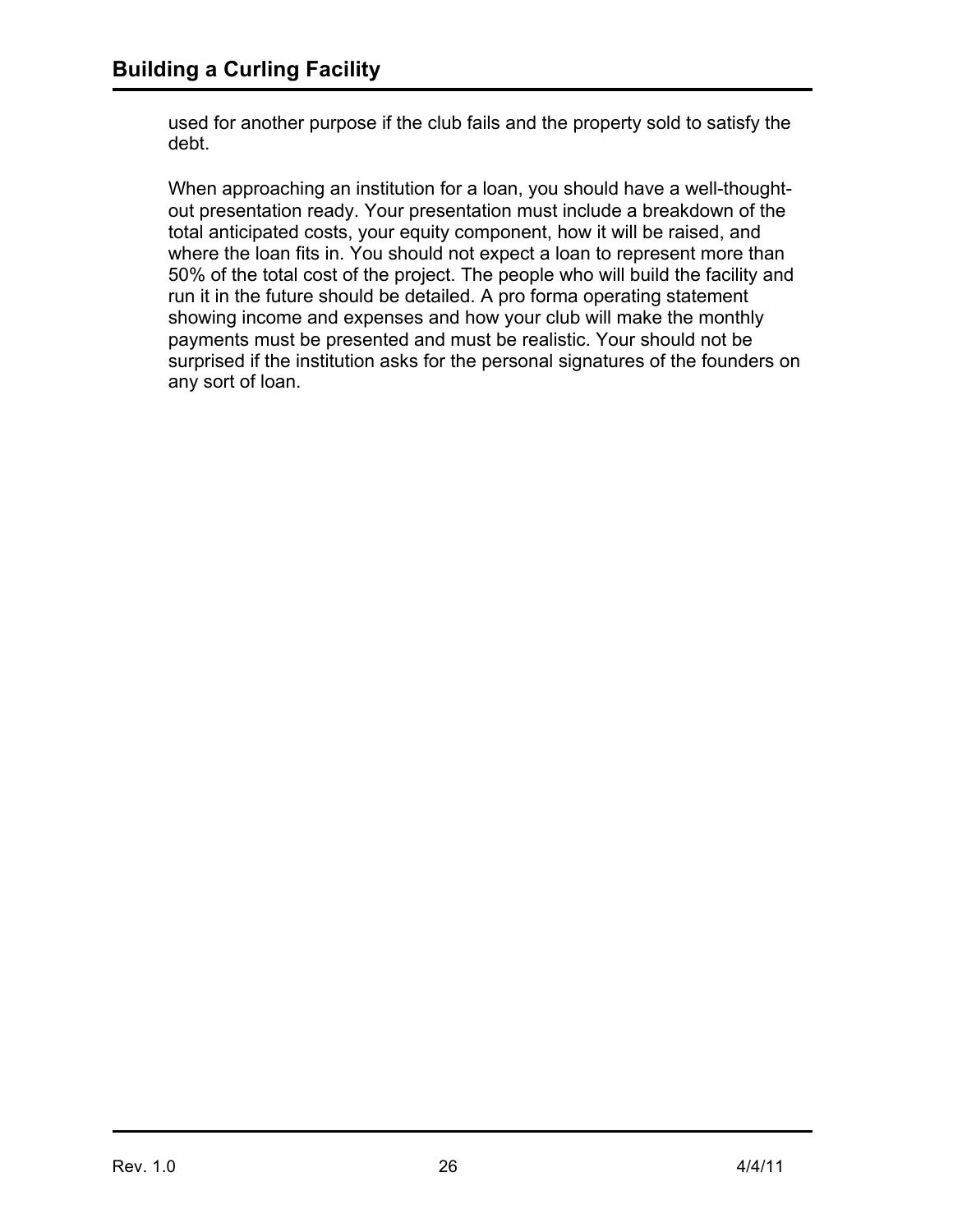# **Operating your club**

### *Organization*

If your club has been curling on rented ice, you will already have an operating organization in place with a set of by laws, a Board of Directors, officers, and some committees. Your club should already belong to a regional curling association that, in turn, belongs to the United States Curling Association. If you do not already have these you will need to set them up.

Once your facility is in operation, you will probably need to upgrade the structure of your organization. At a minimum, your club will need:

- A set of by laws covering all aspects of club operation, responsibility of officers, election of officers, etc. A sample set of by laws is included in Appendix A.
- A board of directors elected by the membership
- Officers, including at least a president, vice president, secretary, and a treasurer.
- A regional association representative
- Committees including, at a minimum, membership, building/maintenance, ice, bar, and curling.

### *Finances*

Clearly, if your club is to survive, your income must exceed, or, at least, equal your expenses. Expenses are easier by far that income to estimate and project. For this reason, income projection must be done realistically and conservatively. Income at any recreational facility such as a curling club is sometimes determined by factors beyond the control of the club. Planning for a "rainy day" is a very wise move.

## **Expenses**

Taxes: Real estate taxes will likely be one of the largest annual expenses your club will face. In some communities, particularly in smaller centers, you may be able to get some relief if you can convince local officials that your club is a major benefit to the community. For example, if the schools can use your facility for sports and/or education, or the Parks and Recreation department can become some sort of partner.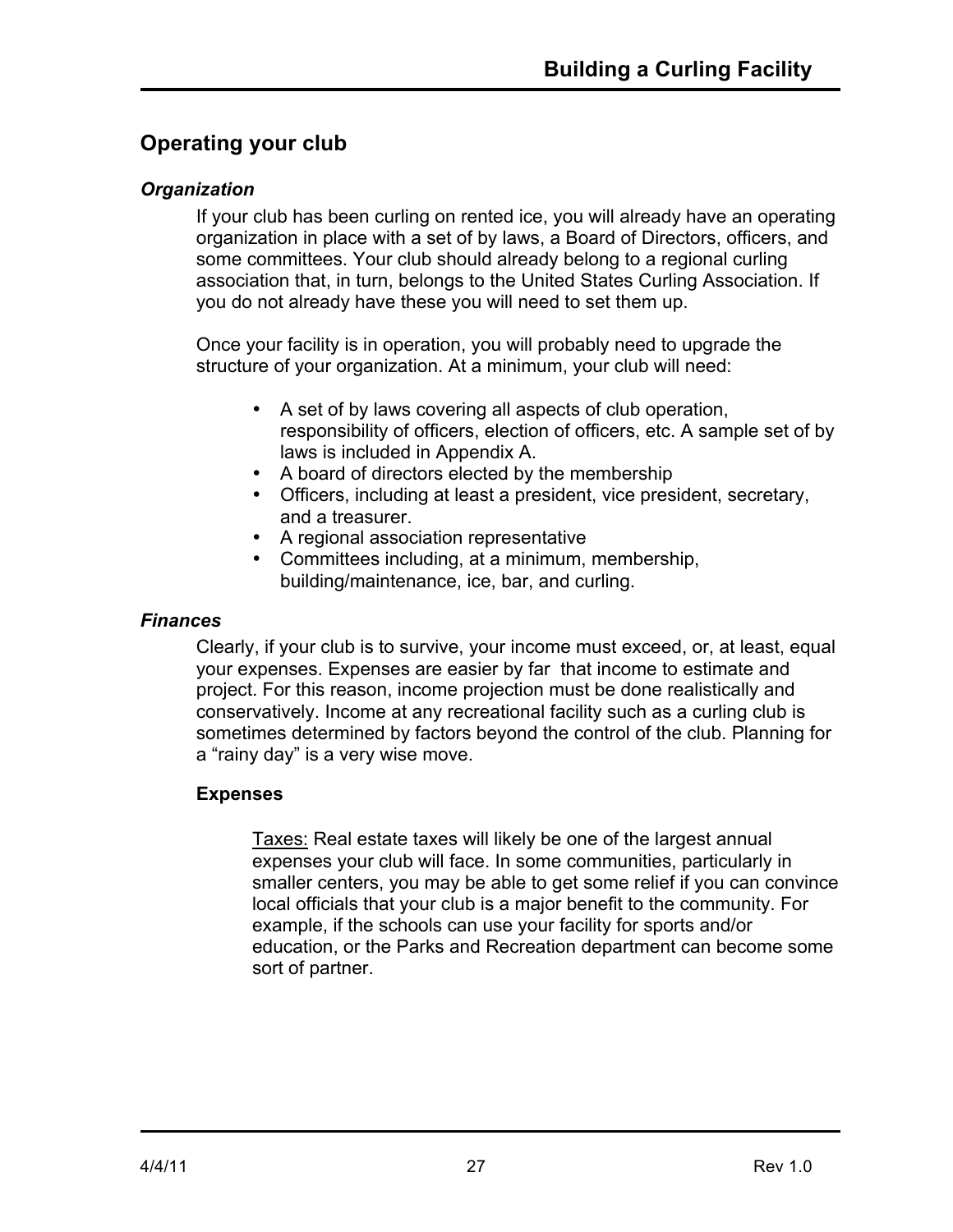Your club may have to file a state or local income tax form if you receive income from bar sales or other activities. In some states, your club may be required to collect sales tax on some items. Be sure to check with state and local authorities.

Utilities: The cost of electrical power is the largest single operating expense for most curling facilities because electricity is expensive and a refrigeration plant is in operation 24 hours a day during the curling season. Many utility companies use peak demand pricing where the maximum load during the billing period determines the per kilowatthour cost for that period. You can keep your power costs down by starting your compressor in the fall just after the billing cycle begins and shutting it down in the spring just before it ends. You should also look for special rates from your utility company.

Maintenance: A new facility should not require a lot of expensive maintenance for several years. However, your membership may want to make some improvements during this time. Your greatest maintenance concern will likely be your refrigeration equipment. Great care should be taken in starting up your equipment in the fall and in shutting it down for the summer. If your club is fortunate enough to have someone on your maintenance committee who is familiar with refrigeration equipment you can probably do the work yourselves. If not, it would much better to have the work done by a professional.

Mortgage: If your club has a first mortgage, the debt service on this mortgage ranks second in priority behind real estate taxes in the list of bills to be paid. The payments will usually be monthly throughout the calendar year, so even though your facility may be shut down in the summer, the mortgage payments still have to be made. Lenders have little room and not much reason to be forgiving. Failure to pay the mortgage on time will often carry a significant penalty.

Other: Additional expenses your club should budget include a contingency fund, bar and kitchen supplies, property insurance, liability insurance, and regional and national curling association dues.

#### **Income**

Dues: Dues income will be the largest single source of income for your club. There are two steps in setting dues. The first step is to select the type of dues structure best suited to your club. Dues structures range from the "one size fits all" type in which a member pays one fee that covers all club curling to one in which the dues are determined by how much curling the members does. Other aspects of the dues schedule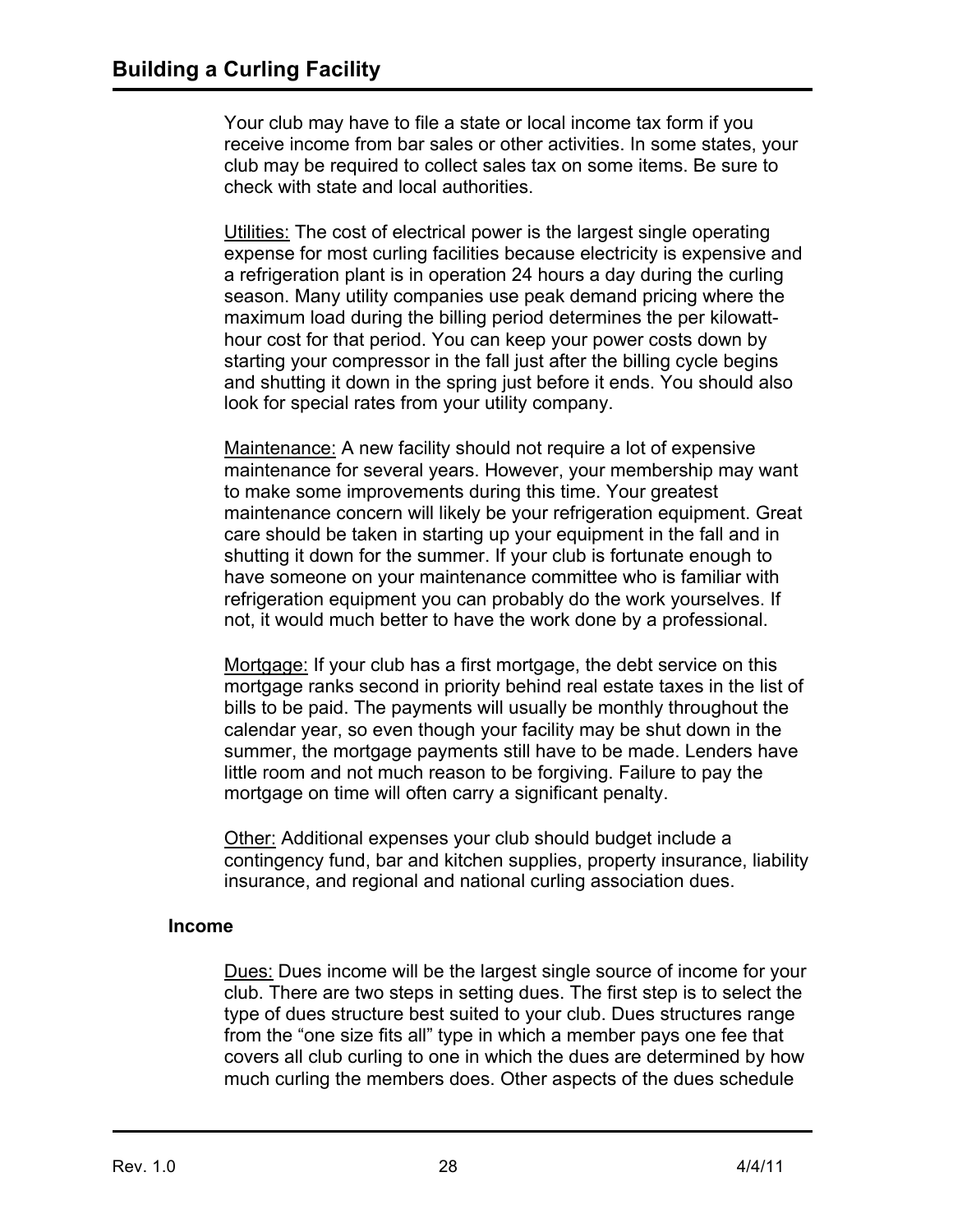include reduced rates for new or younger members or members willing to curl at non-prime-time hours, and trial memberships.

Once you have selected your dues structure, you must set a dues rate which will produce the required income. Needless to say, your dues rate must make your club competitive with similar recreational activities in your area. Your can get some idea of this by comparing your dues with the cost of bowling, indoor tennis, swim clubs, etc. The most difficult part of setting a dues rate for a new club is to estimate membership. Your best bet is to base your estimate on your current membership and a reasonable, conservative estimate of your net growth rate. When estimating net growth rate include the possibility of loosing existing members—it happens!

Bar: Most curling clubs have a bar of some sort that generates a profit for the club. The situation in your club will depend on local liquor laws, your licensing arrangement, your storage capacity, your cooling capacity, and your need to provide a staffed bar.

In recent years, police enforcement of drinking and driving laws has increased. Your club should have adequate liquor liability insurance.

Bonspiels: Invitational and in-house bonspiels are not only fun but can generate appreciable income through increased bar sales and entry fees. Keep your bonspiel fees competitive by checking to see what other clubs are charging for similar events. Experience will soon tell you what income your club can expect from bonspiels. Keep in mind that, to be successful, bonspiels, like all club activities, require effort on the part of the members, and it is easy to overdo a good thing.

Off-season: Most curling facilities were not designed for use in the off season. If your clubs plans to generate income by using the facility in the off season, you should include any necessary features in the original design and make sure that you meet any local codes for the type of use you are planning.

The warm room is the most likely part of your club to be useful in the off season. Summer time use may require air conditioning and additional kitchen and washroom capacity.

If you are considering using the ice area in the off season, then you should consider the largest unobstructed floor area you can afford, preferable with a concrete floor built to commercial building standards.

Other: Other sources of income include use of club by outside organizations for regular or occasional curling, fund raisers for special projects, sponsors for bonspiels or youth programs, etc. Some events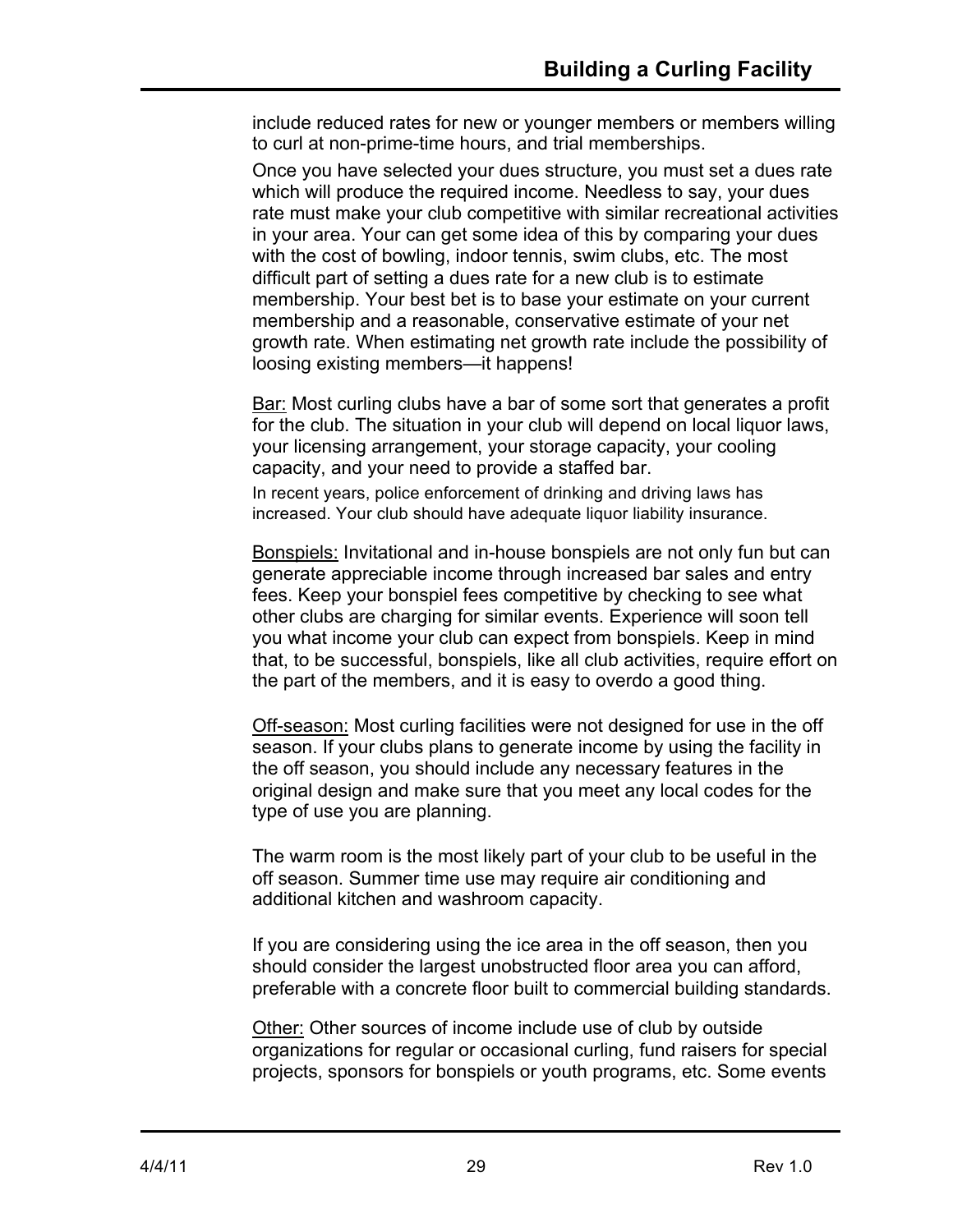may not raise a lot of money but are worth the effort because they give the club good exposure within your local community.

#### *Leagues*

Most clubs structure their curling on a league basis, and, if your club has been curling on rented ice you are likely already familiar with setting up this type of activity. With your own facility your club will be able to expand the types of leagues it can offer. Men's, women's, mixed, open, senior, and youth leagues are typically found in most clubs. Current trends suggest that many prospective new members may want to try the sport on a less structured basis. You may, for example, want to consider "drop-in" league in which the teams for the games are made up from the members that show up that day. The revenue from this type of curling may be small and difficult to predict, but, by offering flexibility, you may attract more people to the sport who will ultimately want to participate in more structured leagues.

#### *Ice making*

High quality ice is essential to the success of your curling club. Nothing will discourage potential new members faster than unplayable ice. Ice making is part art and part science and requires a knowledgeable and dedicated ice maker and Ice Committee. Ice making courses are available from the USCA, and it is strongly recommended that your club send its ice makers to these courses and give them every opportunity to learn from the experts.

#### *Bonspiels*

In any club, bonspiels serve several purposes—social, income production, competition, practice, to mention a few. For a new club looking for new members, bonspiels are an important recruiting tool because they are fun. You should schedule some sort of bonspiel activity for your membership about once a month and be sure that all new and prospective members are invited.

#### *Marketing*

The task of marketing in your club may be assigned to the Membership Committee or it may have its own committee. In either case, your club must be prepared to "sell" curling in a very competitive market. Potential new members will likely have several choices of where to spend their discretionary recreation dollar. The USCA has developed a seminar course for clubs to help them with marketing and club management using the latest methods and techniques. Your club should consider taking advantage of this course.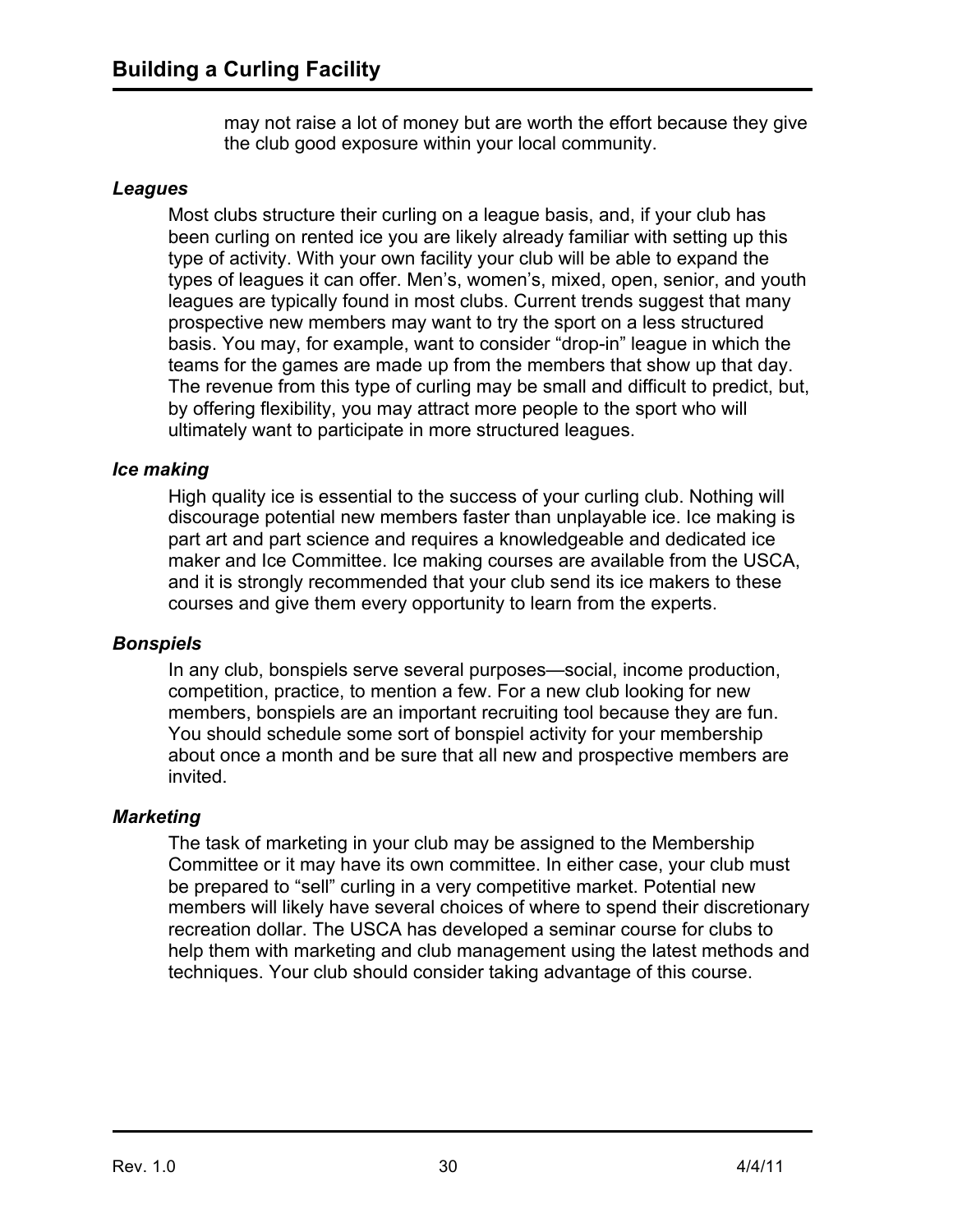# **Worksheet/checklist**

- *A. Potential membership (PD)*
- *B. Estimating capital available (PD)*
- *C. Determining size of club*
- *D. Estimating building costs (KS)*
- *E. Estimating permissible debt load (PD)*
- *F. Factors to consider*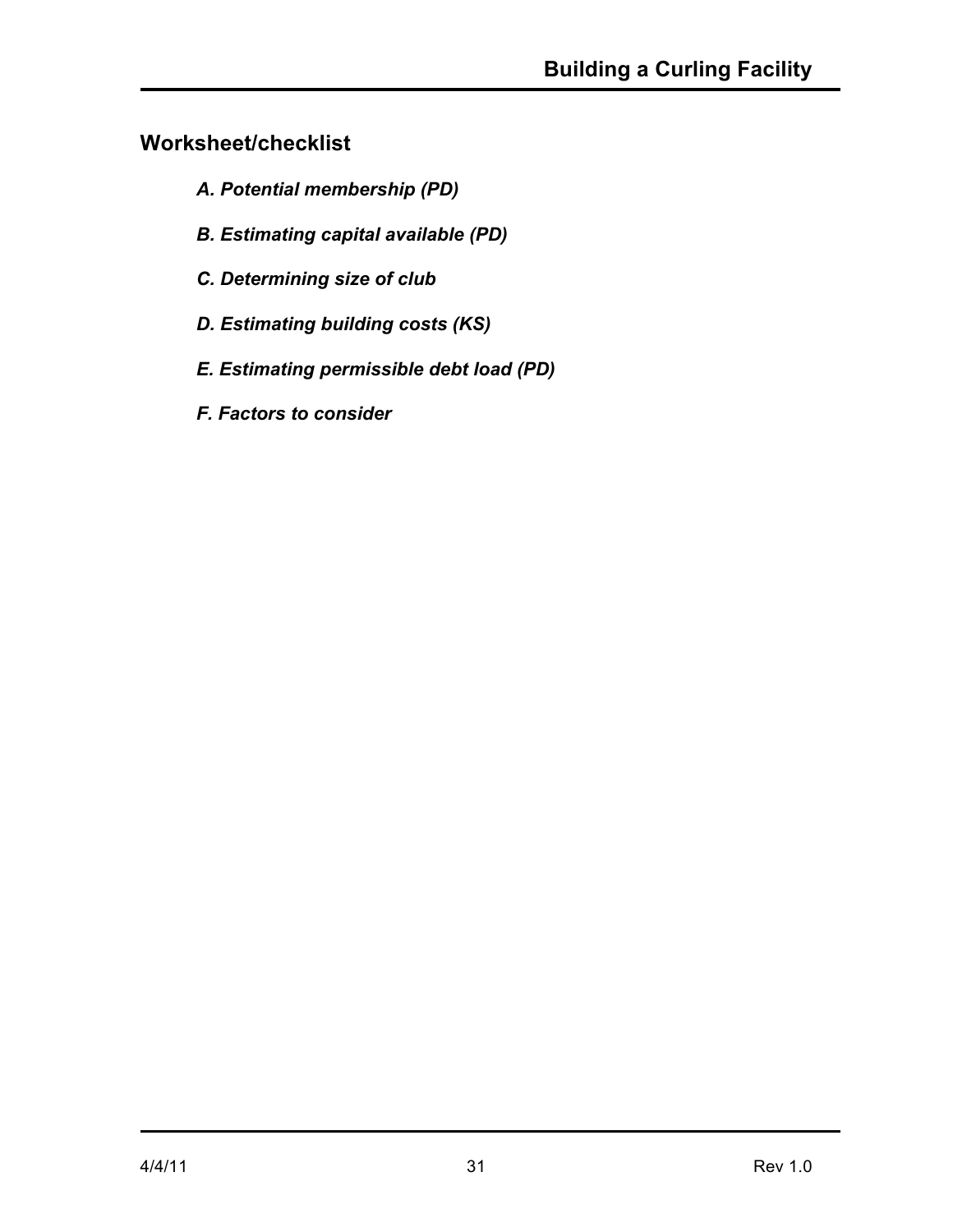# **Suppliers**

*Refrigeration*

*Ice equipment*

*Dehumidifiers*

*Stones*

*Curling suppliers*

*Building Systems*